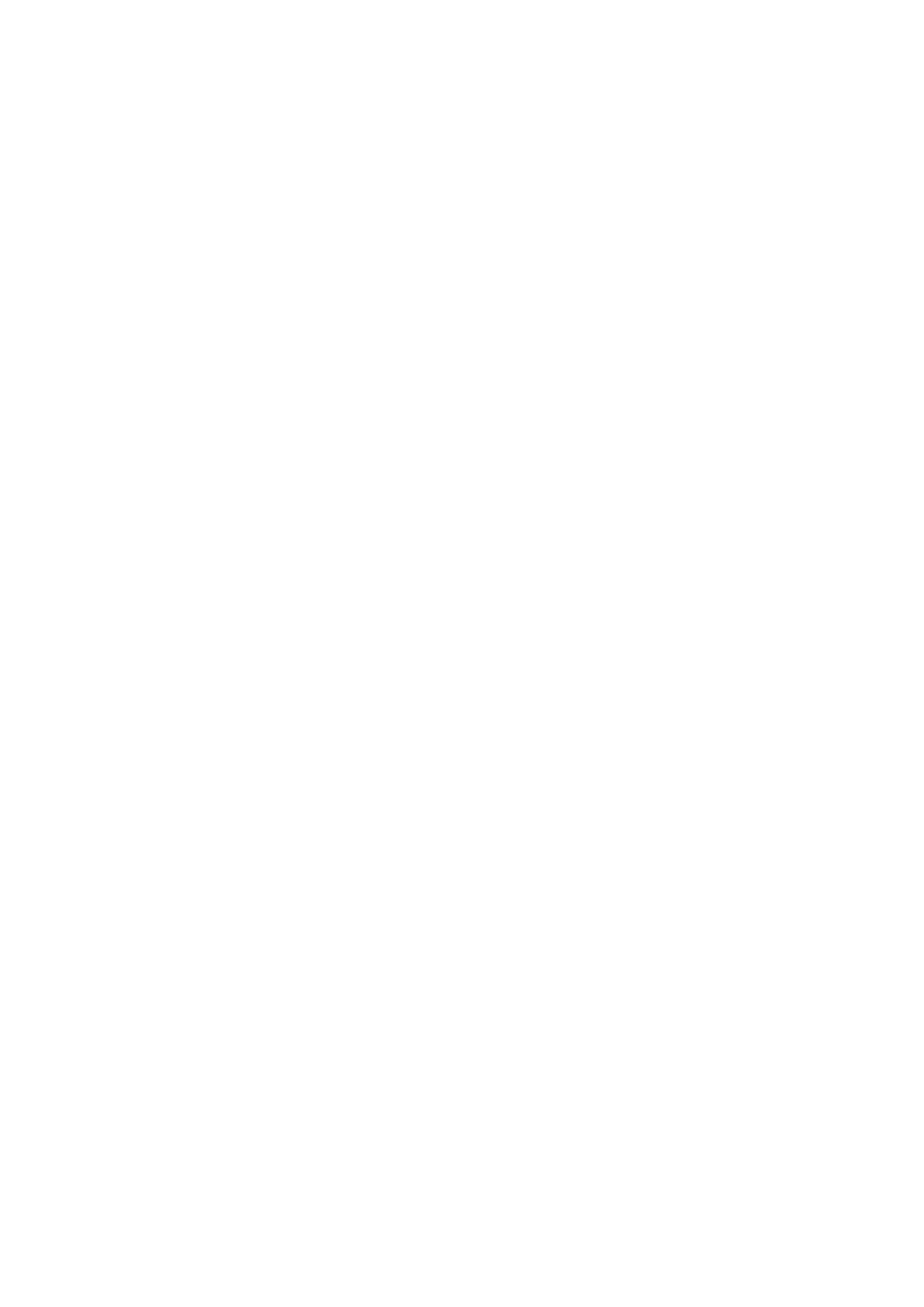## **APPELLATE SIDE ( E-MENTIONING ) ON 07-02-2022 (VIA VIDEO CONFERENCE) HON'BLE JUSTICE AMRITA SINHA**

**Showing All Matters; Ordered By:e-Mentioning Serial No.**

| S<br>$\mathbf{l}$<br>N<br>0. | <b>Advocate</b><br><b>Name</b>             | Cause<br><b>Title</b>                                                                                                                       | <b>Ne</b><br>xt<br>D<br>at<br>$\mathbf e$<br>Fi<br>xe<br>$\mathbf d$<br>$\mathbf 0$<br>$\mathbf n$<br>(ii)<br>an<br>$\mathbf{y})$ | <b>Email</b>                   | Cont<br>act<br>No. | <b>Not</b><br>ifie<br>$\mathbf d$<br>Oth<br>er<br>Par<br>ty | <b>Reason For</b><br><b>Urgency</b>                                                                                                                                                                                                                  | Re<br>mar<br>ks                                      |
|------------------------------|--------------------------------------------|---------------------------------------------------------------------------------------------------------------------------------------------|-----------------------------------------------------------------------------------------------------------------------------------|--------------------------------|--------------------|-------------------------------------------------------------|------------------------------------------------------------------------------------------------------------------------------------------------------------------------------------------------------------------------------------------------------|------------------------------------------------------|
| 1                            | <b>MD</b><br><b>SARWAR</b><br><b>JAHAN</b> | Md.<br>Samiul<br>Islam VS<br>Kaushik<br>Saha &<br>Ors<br><b>WPA/129</b><br>07/2019<br>CPAN/63<br>3/2021                                     |                                                                                                                                   | sarwarjahanmou<br>@gmail.com   | 98044<br>91570     | <b>Not</b><br><b>Not</b><br>ifie<br>d                       | Contempt<br>Application<br>After<br>Even<br>order of this<br>Hon'ble<br>Court<br>petitioner's<br>salary<br>has<br>been stopped                                                                                                                       | To<br>be<br>List<br>ed<br><sub>on</sub><br>Mar<br>ch |
| $\overline{2}$               | <b>SK.HEDA</b><br><b>YATULLA</b><br>H      | Ashis<br>Kumar<br>Roy VS<br>Prof.Jayas<br>ri Roy<br>Choudhur<br>i & Anr.<br><b>WPA/756</b><br>2/2021<br><b>CPAN/90/</b><br>2022<br>Group-II |                                                                                                                                   | hedayatullah.ad<br>v@gmail.com | 92393<br>97492     | <b>Not</b><br><b>Not</b><br>ifie<br>$\mathbf d$             | Solemn order<br>passed<br>was<br>directing the<br>respondent/c<br>ontemnors to<br>pass reasoned<br>order<br>with<br>regard<br>to<br>compassionat<br>e<br>appointment<br>of<br>the<br>petitioner on<br>urgent basis<br>and within a<br>period<br>.The | Allo<br>wed                                          |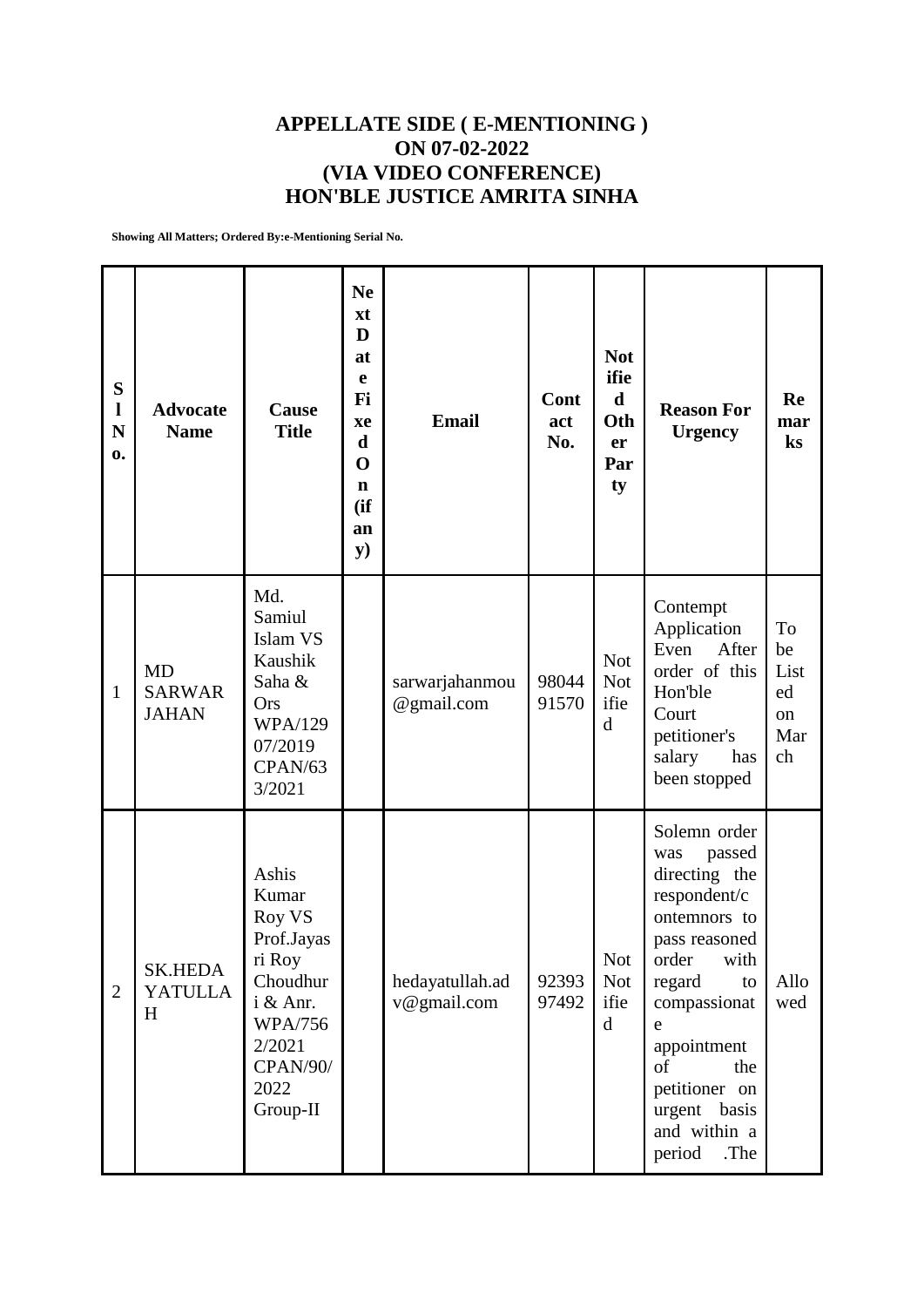| ${\bf S}$<br>$\mathbf{l}$<br>$\mathbf N$<br>0. | <b>Advocate</b><br><b>Name</b> | Cause<br><b>Title</b>                                                                                                                                                                 | <b>Ne</b><br>xt<br>D<br>at<br>e<br>Fi<br>xe<br>$\mathbf d$<br>$\mathbf 0$<br>$\mathbf n$<br>(ii)<br>an<br>${\bf y})$ | <b>Email</b>            | Cont<br>act<br>No. | <b>Not</b><br>ifie<br>$\mathbf d$<br>Oth<br>er<br>Par<br>ty | <b>Reason For</b><br><b>Urgency</b>                                                                                                                                                                                                                                                                                                                                              | Re<br>mar<br>ks |
|------------------------------------------------|--------------------------------|---------------------------------------------------------------------------------------------------------------------------------------------------------------------------------------|----------------------------------------------------------------------------------------------------------------------|-------------------------|--------------------|-------------------------------------------------------------|----------------------------------------------------------------------------------------------------------------------------------------------------------------------------------------------------------------------------------------------------------------------------------------------------------------------------------------------------------------------------------|-----------------|
|                                                |                                |                                                                                                                                                                                       |                                                                                                                      |                         |                    |                                                             | solemn<br>said<br>order<br>was<br>communicate<br>the<br>d<br>to<br>respondent/c<br>ontemnors.B<br>ut till today<br>they<br>did<br>nothing.                                                                                                                                                                                                                                       |                 |
| $\overline{4}$                                 | Soma Kar<br>Ghosh              | <b>ANIL</b><br><b>CHANDR</b><br>A GARAI<br><b>VS</b><br><b>STATE</b><br>OF WEST<br><b>BENGAL</b><br><b>AND</b><br><b>OTHERS</b><br><b>WPA/262</b><br>75/2016<br>Group-<br><b>VIII</b> |                                                                                                                      | somakar.g@gma<br>il.com | 92315<br>46080     | <b>Not</b><br><b>Not</b><br>ifie<br>$\mathbf d$             | The<br>Petitioner<br>had<br>applied<br>for<br>conversion of<br>the<br>Partnership<br>Firm into a<br>Proprietorshi<br>p Firm but no<br>steps<br>have<br>been<br>taken<br>the<br>by<br>Respondents.<br>The<br>Petitioner<br>is<br>without<br>any<br>livelihood for<br>long span of<br>5 years and is<br>experiencing<br>extreme<br>hardship<br>to<br>maintain<br>his<br>sustenance | Allo<br>wed     |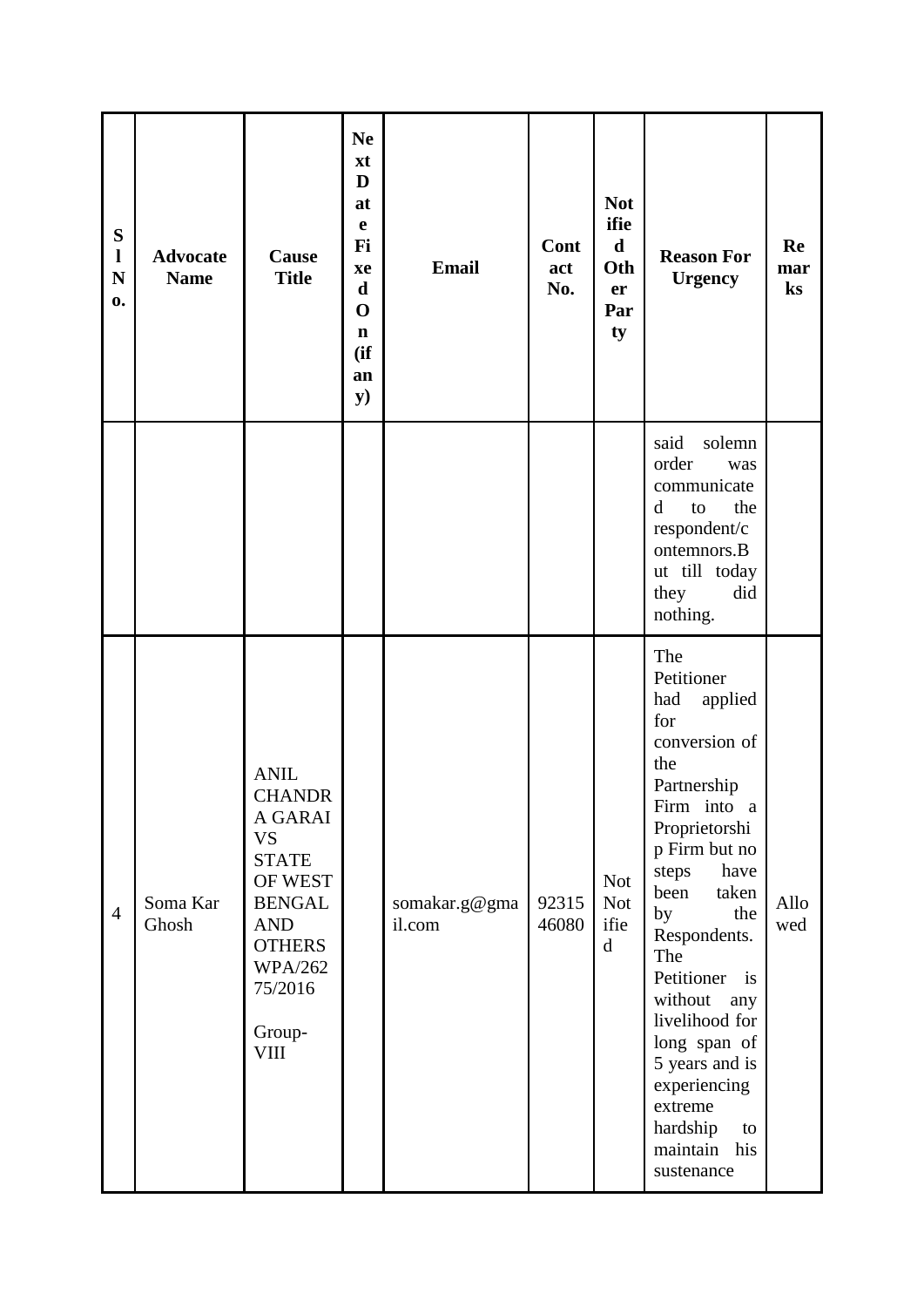| ${\bf S}$<br>$\mathbf{l}$<br>${\bf N}$<br>0. | <b>Advocate</b><br><b>Name</b> | Cause<br><b>Title</b>                                                                                                                                                                                                             | <b>Ne</b><br>xt<br>D<br>at<br>e<br>Fi<br>xe<br>$\mathbf d$<br>$\mathbf 0$<br>$\mathbf n$<br>(ii)<br>an<br>y) | <b>Email</b>            | Cont<br>act<br>No. | <b>Not</b><br>ifie<br>$\mathbf d$<br>Oth<br>er<br>Par<br>ty | <b>Reason For</b><br><b>Urgency</b>                                                                                                                                                                                                                                                                                                                                                               | Re<br>mar<br>$\mathbf{k}$ s |
|----------------------------------------------|--------------------------------|-----------------------------------------------------------------------------------------------------------------------------------------------------------------------------------------------------------------------------------|--------------------------------------------------------------------------------------------------------------|-------------------------|--------------------|-------------------------------------------------------------|---------------------------------------------------------------------------------------------------------------------------------------------------------------------------------------------------------------------------------------------------------------------------------------------------------------------------------------------------------------------------------------------------|-----------------------------|
|                                              |                                |                                                                                                                                                                                                                                   |                                                                                                              |                         |                    |                                                             | and<br>is<br>seriously ill.<br>The matter is<br>mentioned<br>for<br>enlistment in<br>the daily list<br>on an urgent<br>basis.                                                                                                                                                                                                                                                                     |                             |
| 6                                            | Soma Kar<br>Ghosh              | <b>SAYEED</b><br><b>MANJAR</b><br>UL<br><b>ISLAM</b><br><b>AND</b><br><b>OTHERS</b><br><b>VS</b><br><b>STATE</b><br>OF WEST<br><b>BENGAL</b><br><b>AND</b><br><b>OTHERS</b><br><b>WPA/209</b><br>12/2018<br>Group-<br><b>VIII</b> |                                                                                                              | somakar.g@gma<br>il.com | 92315<br>46080     | <b>Not</b><br><b>Not</b><br>ifie<br>$\mathbf d$             | The<br>matter<br>relates<br>to<br>compassionat<br>e<br>appointment<br>for<br><b>FPS</b><br>ownership<br>and kerosene<br>oil<br>dealership.<br>Pet and other<br>legal<br>heirs<br>applied after<br>the death of<br>his<br>father.<br>Presently the<br>pet have no<br>livelihood<br>and is facing<br>serious<br>hardship<br>to<br>maintain his<br>family.<br>The<br>pet have been<br>deprived<br>of | Allo<br>wed                 |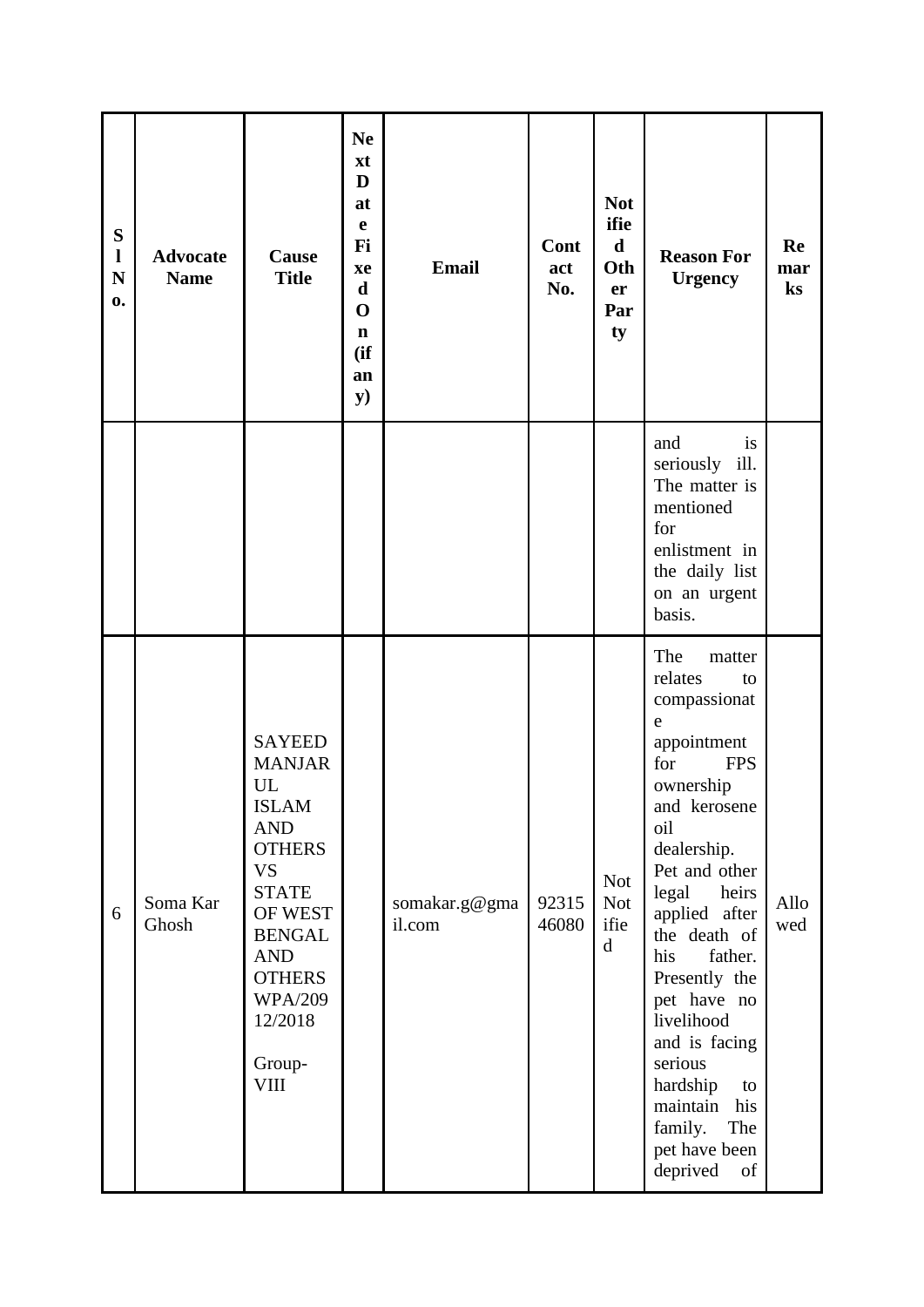| ${\bf S}$<br>$\mathbf{l}$<br>${\bf N}$<br>0. | <b>Advocate</b><br><b>Name</b> | Cause<br><b>Title</b>                                                                                                                              | <b>Ne</b><br>xt<br>D<br>at<br>$\mathbf e$<br>Fi<br>xe<br>$\mathbf d$<br>$\mathbf 0$<br>$\mathbf n$<br>(ii)<br>an<br><b>y</b> ) | <b>Email</b>            | Cont<br>act<br>No. | <b>Not</b><br>ifie<br>$\mathbf d$<br>Oth<br>er<br>Par<br>ty | <b>Reason For</b><br><b>Urgency</b>                                                                                                                                                                                                                                                                                                                                                 | Re<br>mar<br>ks |
|----------------------------------------------|--------------------------------|----------------------------------------------------------------------------------------------------------------------------------------------------|--------------------------------------------------------------------------------------------------------------------------------|-------------------------|--------------------|-------------------------------------------------------------|-------------------------------------------------------------------------------------------------------------------------------------------------------------------------------------------------------------------------------------------------------------------------------------------------------------------------------------------------------------------------------------|-----------------|
|                                              |                                |                                                                                                                                                    |                                                                                                                                |                         |                    |                                                             | appointment<br>contrary<br>to<br>Control<br>the<br>Order, 2013.<br>THERE IS<br><b>EXTREME</b><br><b>URGENCY</b><br><b>BECAUSE</b><br><b>THE</b><br><b>VACANCIE</b><br>S<br><b>ARE</b><br><b>LIKELY TO</b><br>BE<br><b>DECLARED</b><br><b>BY</b><br><b>FEBRUARY</b><br>2022.<br>The<br>is<br>matter<br>mentioned<br>for<br>enlistment in<br>the daily list<br>on an urgent<br>basis. |                 |
| 7                                            | Soma Kar<br>Ghosh              | <b>PROIZ</b><br><b>NASHIR</b><br><b>VS</b><br><b>STATE</b><br>OF WEST<br><b>BENGAL</b><br><b>AND</b><br><b>OTHERS</b><br><b>WPA/226</b><br>30/2019 |                                                                                                                                | somakar.g@gma<br>il.com | 92315<br>46080     | <b>Not</b><br><b>Not</b><br>ifie<br>$\mathbf d$             | Pursuant<br>to<br>order<br>the<br>dated<br>14.12.2021<br>passed<br>by<br>Your<br>Lordship, the<br>matter<br>was<br>due to appear<br>on                                                                                                                                                                                                                                              | Allo<br>wed     |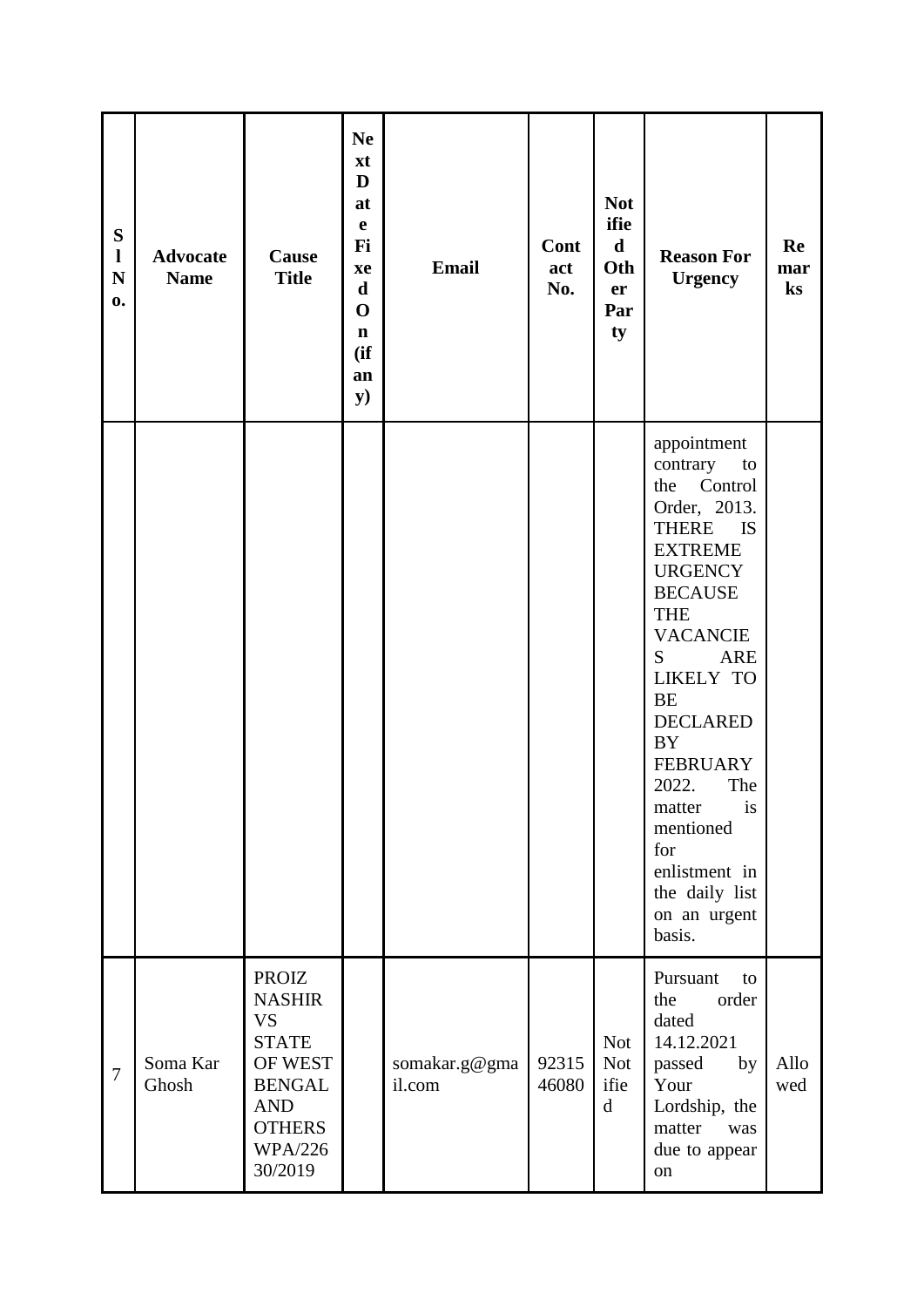| S<br>$\mathbf{l}$<br>$\mathbf N$<br>0. | <b>Advocate</b><br><b>Name</b> | Cause<br><b>Title</b>                                                                                                        | <b>Ne</b><br>xt<br>D<br>at<br>$\mathbf e$<br>Fi<br>xe<br>$\mathbf d$<br>$\mathbf 0$<br>$\mathbf n$<br>(ii)<br>an<br>$\mathbf{y})$ | <b>Email</b>                  | Cont<br>act<br>No. | <b>Not</b><br>ifie<br>$\mathbf d$<br>Oth<br>er<br>Par<br>ty | <b>Reason For</b><br><b>Urgency</b>                                                                                                                                                                                                                                      | Re<br>mar<br>$\mathbf{k}$ s |
|----------------------------------------|--------------------------------|------------------------------------------------------------------------------------------------------------------------------|-----------------------------------------------------------------------------------------------------------------------------------|-------------------------------|--------------------|-------------------------------------------------------------|--------------------------------------------------------------------------------------------------------------------------------------------------------------------------------------------------------------------------------------------------------------------------|-----------------------------|
|                                        |                                | Group-<br>$\rm VIII$                                                                                                         |                                                                                                                                   |                               |                    |                                                             | 14.01.2022.<br>The vacancy<br>in respect of<br>the<br>dealership is<br>likely to be<br>declared<br>$\overline{2}$<br>within<br>weeks.<br>The<br>is<br>matter<br>mentioned<br>for<br>enlistment in<br>the daily list<br>on an urgent<br>basis.                            |                             |
| 9                                      | Diptendu<br>Mandal             | Rajendra<br>Prasad<br>Hazra &<br>ors. VS<br>The state<br>of West<br>Bengal &<br>ors.<br><b>WPA/969</b><br>8/2021<br>Group-II |                                                                                                                                   | diptendusuvend<br>u@gmail.com | 82408<br>86672     | <b>Not</b><br><b>Not</b><br>ifie<br>$\mathbf d$             | For inclusion<br>the matter in<br>list.<br>the<br>Despite<br>having<br>one<br>year P.T.T.I<br>training<br>certificate<br>petitioners<br>have<br>not<br>given<br>been<br>appointment<br>but<br>candidates<br>don't<br>who<br>have training<br>certificate<br>they<br>have | Allo<br>wed                 |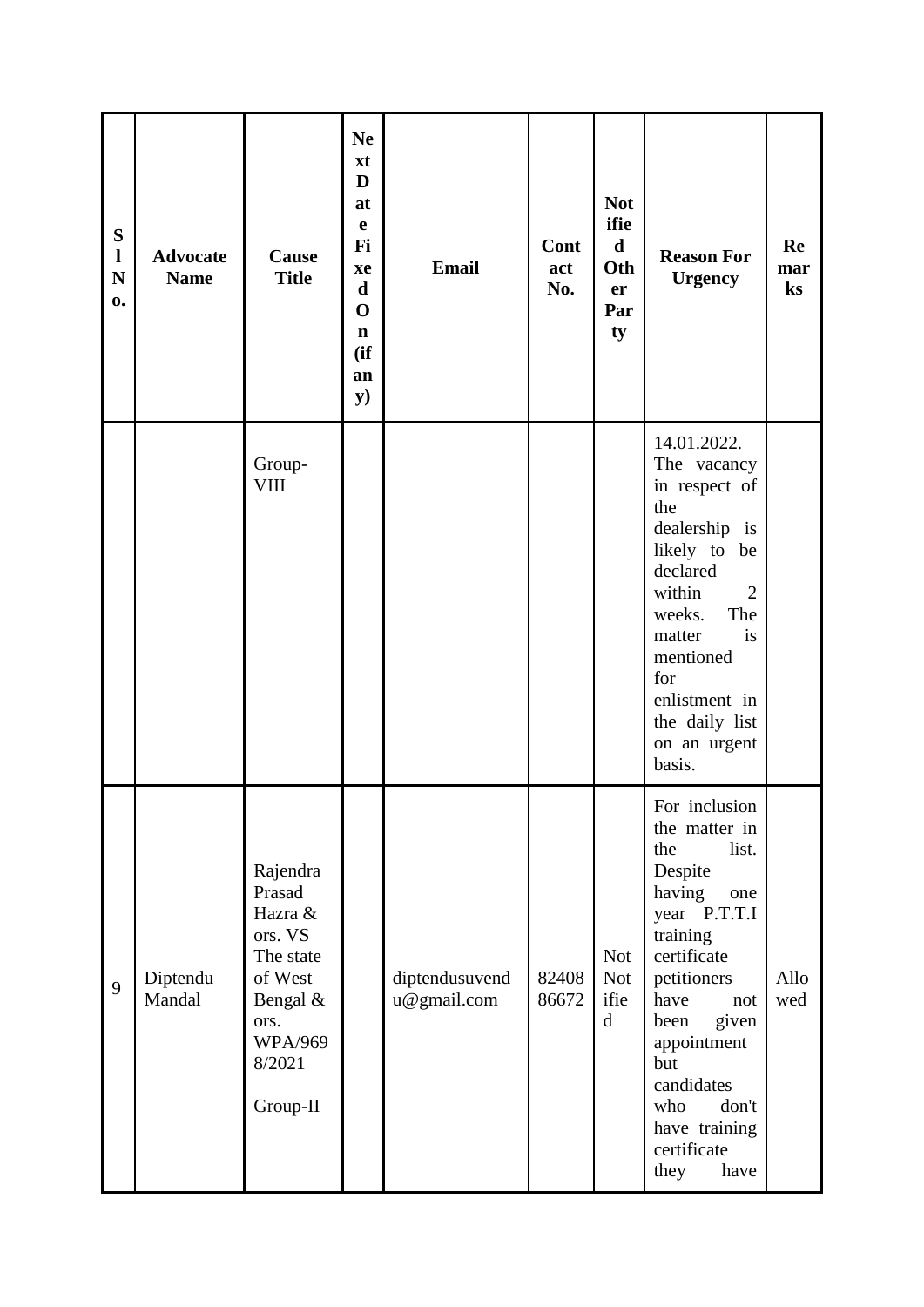| ${\bf S}$<br>$\mathbf{l}$<br>${\bf N}$<br>0. | <b>Advocate</b><br><b>Name</b> | Cause<br><b>Title</b>                                                                                                                                           | <b>Ne</b><br>xt<br>D<br>at<br>$\mathbf e$<br>Fi<br>xe<br>$\mathbf d$<br>$\mathbf 0$<br>$\mathbf n$<br>(ii)<br>an<br>$\mathbf{y})$ | <b>Email</b>                  | Cont<br>act<br>No. | <b>Not</b><br>ifie<br>$\mathbf d$<br>Oth<br>er<br>Par<br>ty | <b>Reason For</b><br><b>Urgency</b>                                                                                                                                                                                                                                                                                                                                              | Re<br>mar<br>$\mathbf{k}$ s            |
|----------------------------------------------|--------------------------------|-----------------------------------------------------------------------------------------------------------------------------------------------------------------|-----------------------------------------------------------------------------------------------------------------------------------|-------------------------------|--------------------|-------------------------------------------------------------|----------------------------------------------------------------------------------------------------------------------------------------------------------------------------------------------------------------------------------------------------------------------------------------------------------------------------------------------------------------------------------|----------------------------------------|
|                                              |                                |                                                                                                                                                                 |                                                                                                                                   |                               |                    |                                                             | given<br>been<br>appointment<br>pursuant to a<br>selection<br>process<br>initiated<br>in<br>2009<br>by<br>West Bengal<br><b>Board</b><br>of<br>Primary<br>Education.                                                                                                                                                                                                             |                                        |
| $\mathbf{1}$<br>$\boldsymbol{0}$             | Diptendu<br>Mandal             | Nilima<br>Maity (<br>Hutait)<br><b>VS</b><br>Chinmoy<br>Bhunia,<br>Pradha,<br>Dibakarpu<br>r Gram<br>Panchayat<br><b>WPA/773</b><br>1/2020<br>CPAN/37<br>4/2021 |                                                                                                                                   | diptendusuvend<br>u@gmail.com | 82408<br>86672     | <b>Not</b><br><b>Not</b><br>ifie<br>$\mathbf d$             | For inclusion<br>the matter in<br>the list. My<br>lord directed<br>the<br>concerned<br>prodhan<br>to<br>consider<br>the<br>representatio<br>of<br>the<br>$\mathbf n$<br>petitioner<br>after<br>giving<br>hearing to all<br>the<br>parties<br>and in case it<br>is found that<br>petitioner<br>received<br>water<br>connection<br>under<br>Sajal<br>Dhara Project<br>then<br>same | To<br>be<br>liste<br>d on<br>Mar<br>ch |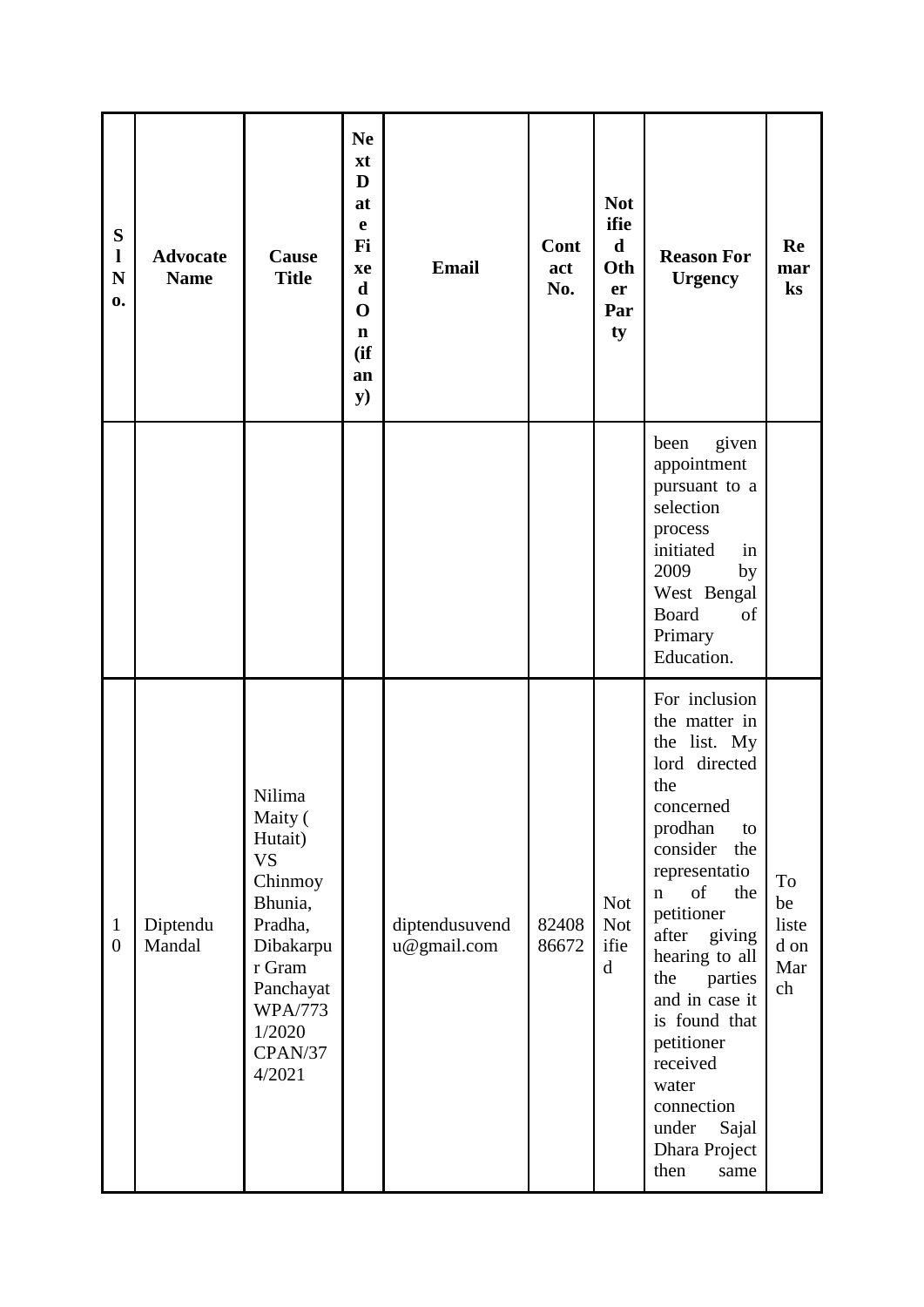| ${\bf S}$<br>$\mathbf{l}$<br>${\bf N}$<br>0. | <b>Advocate</b><br><b>Name</b> | <b>Cause</b><br><b>Title</b>                                                                        | <b>Ne</b><br>xt<br>D<br>at<br>$\mathbf e$<br>Fi<br>xe<br>$\mathbf d$<br>$\mathbf 0$<br>$\mathbf n$<br>(ii)<br>an<br><b>y</b> ) | <b>Email</b>                     | Cont<br>act<br>No. | <b>Not</b><br>ifie<br>$\mathbf d$<br>Oth<br>er<br>Par<br>ty | <b>Reason For</b><br><b>Urgency</b>                                                                                                                                                                                                                                                                                                                                                                                   | Re<br>mar<br>ks |
|----------------------------------------------|--------------------------------|-----------------------------------------------------------------------------------------------------|--------------------------------------------------------------------------------------------------------------------------------|----------------------------------|--------------------|-------------------------------------------------------------|-----------------------------------------------------------------------------------------------------------------------------------------------------------------------------------------------------------------------------------------------------------------------------------------------------------------------------------------------------------------------------------------------------------------------|-----------------|
|                                              |                                |                                                                                                     |                                                                                                                                |                                  |                    |                                                             | shall<br>be<br>restored.<br><b>But</b><br>nothing<br>has<br>been done till<br>date.                                                                                                                                                                                                                                                                                                                                   |                 |
| 1<br>$\mathbf{1}$                            | <b>GOPA</b><br><b>BISWAS</b>   | Suporna<br>Singha<br><b>VS</b> State<br>of W.B. $&$<br>ors.<br><b>WPA/193</b><br>6/2021<br>Group-II |                                                                                                                                | advocategopabis<br>was@gmail.com | 89275<br>55666     | <b>Not</b><br><b>Not</b><br>ifie<br>$\mathbf d$             | The<br>petitioner<br>belongs<br>to<br>OBC<br>category.<br>Inspite<br>of<br>valid<br>certificate the<br>authority<br>arbitrarily,<br>whimsically<br>did<br>not<br>accepted her<br>certificate<br>and<br>not<br>allowed<br>to<br>give<br>interview.<br>Being<br>aggrived the<br>petitioner file<br>this<br>case.<br>There<br>is<br>extreme<br>urgency. The<br>petitioner<br>may lose her<br>legitimate<br>right.<br>The | Allo<br>wed     |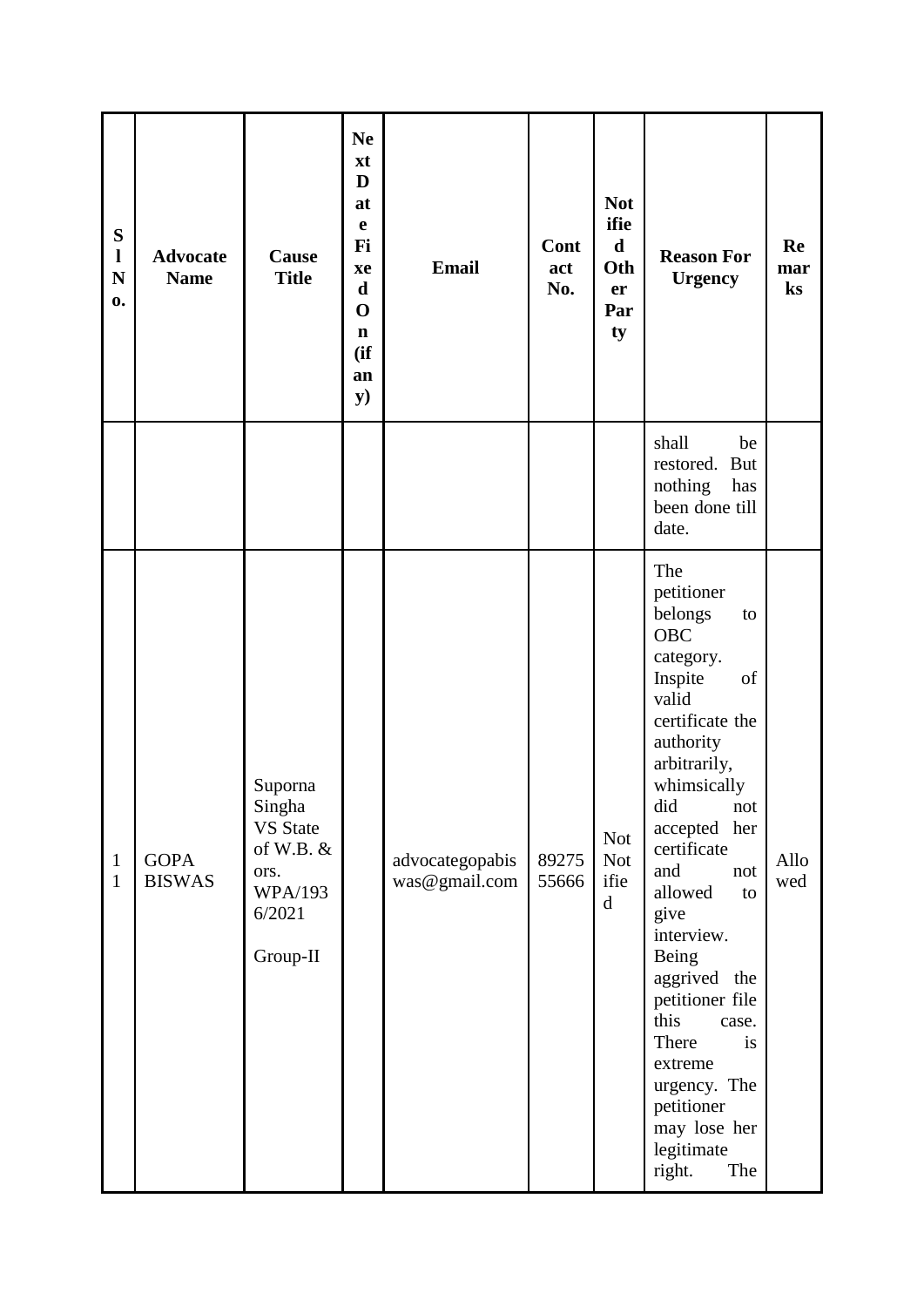| ${\bf S}$<br>$\mathbf{l}$<br>${\bf N}$<br>0. | <b>Advocate</b><br><b>Name</b> | Cause<br><b>Title</b>                                                                                             | <b>Ne</b><br>xt<br>D<br>at<br>$\mathbf e$<br>Fi<br>xe<br>$\mathbf d$<br>$\mathbf 0$<br>$\mathbf n$<br>(ii)<br>an<br>$\mathbf{y})$ | <b>Email</b>                  | Cont<br>act<br>No. | <b>Not</b><br>ifie<br>$\mathbf d$<br>Oth<br>er<br>Par<br>ty | <b>Reason For</b><br><b>Urgency</b>                                                                                                                                                                                                                                                                                                                                                     | Re<br>mar<br>ks                           |
|----------------------------------------------|--------------------------------|-------------------------------------------------------------------------------------------------------------------|-----------------------------------------------------------------------------------------------------------------------------------|-------------------------------|--------------------|-------------------------------------------------------------|-----------------------------------------------------------------------------------------------------------------------------------------------------------------------------------------------------------------------------------------------------------------------------------------------------------------------------------------------------------------------------------------|-------------------------------------------|
|                                              |                                |                                                                                                                   |                                                                                                                                   |                               |                    |                                                             | authority can<br>fillup<br>the<br>vacancy<br>by<br>anytime.<br>Kindly hear<br>the matter as<br>early<br>as<br>possible.                                                                                                                                                                                                                                                                 |                                           |
| $\mathbf{1}$<br>$\overline{2}$               | Dilip<br>Kumar<br>sadhu        | Chandi<br>Singh<br>sardar VS<br>The state<br>of West<br>Bengal<br>and ors<br><b>WPA/172</b><br>06/2019<br>Group-V |                                                                                                                                   | dilipsadhu50060<br>@gmail.com | 94748<br>33128     | <b>Not</b><br><b>Not</b><br>ifie<br>$\mathbf d$             | Contempt<br>application<br>being CPAN<br>859/2021 has<br>been filed for<br>non<br>compliance<br>of<br>your<br>lordships<br>order<br>dated<br>16/3/2020<br>where<br>your<br>lordships<br>directed that<br>consider<br>to<br>the<br>appointment<br>of<br>the<br>petitioner<br>accordance<br>with law with<br>in 8 weeks.<br>But till now<br>that was not<br>not complied<br>with in spite | To<br>be<br>List<br>ed<br>on<br>Mar<br>ch |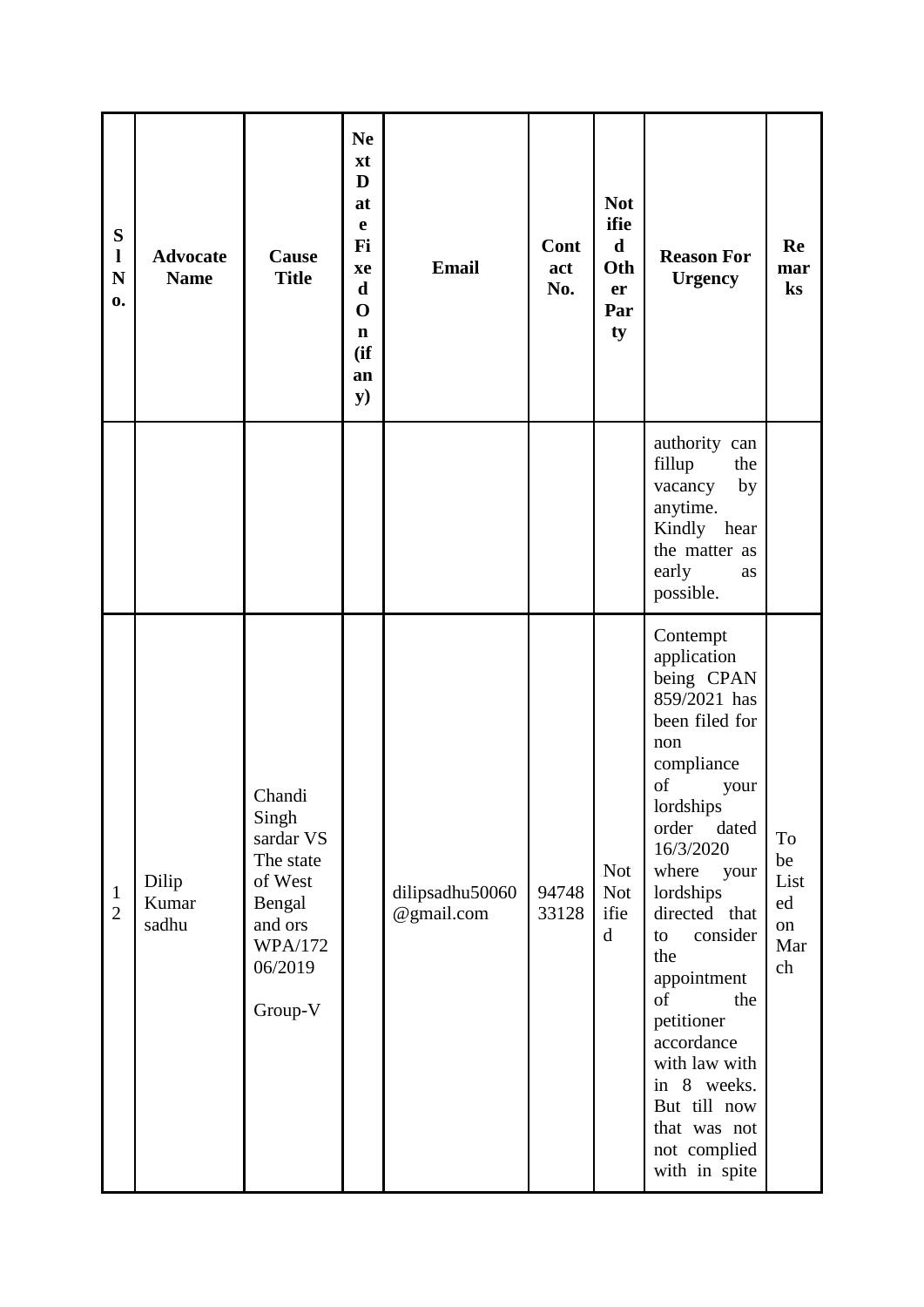| S<br>$\mathbf l$<br>$\mathbf N$<br>0. | <b>Advocate</b><br><b>Name</b> | Cause<br><b>Title</b>                                                                                                                         | <b>Ne</b><br>xt<br>D<br>at<br>$\mathbf e$<br>Fi<br>xe<br>$\mathbf d$<br>$\mathbf 0$<br>$\mathbf n$<br>(ii)<br>an<br>${\bf y})$ | <b>Email</b>                    | Cont<br>act<br>No. | <b>Not</b><br>ifie<br>$\mathbf d$<br>Oth<br>er<br>Par<br>ty                         | <b>Reason For</b><br><b>Urgency</b>                                                                                                                                              | Re<br>mar<br>ks                           |
|---------------------------------------|--------------------------------|-----------------------------------------------------------------------------------------------------------------------------------------------|--------------------------------------------------------------------------------------------------------------------------------|---------------------------------|--------------------|-------------------------------------------------------------------------------------|----------------------------------------------------------------------------------------------------------------------------------------------------------------------------------|-------------------------------------------|
|                                       |                                |                                                                                                                                               |                                                                                                                                |                                 |                    |                                                                                     | repeated<br>communicati<br>on. The writ<br>file lying in<br><b>RECORD</b><br><b>DEPARTME</b><br>NT DATED<br>5/2/2021                                                             |                                           |
| $\mathbf{1}$<br>3                     | Pratip<br>Kumar<br>Chatterjee  | Sunil<br>Dutta VS<br>State of<br>West<br>Bengal<br>and<br>Others.<br><b>WPA/341</b><br>79/2014<br>CAN/117<br>62/2017<br>Group-<br><b>VIII</b> |                                                                                                                                | pratipadv13@g<br>mail.com       | 98304<br>67964     | <b>Not</b><br>ifie<br>$\mathbf d$<br>on<br>$31 -$<br>$01-$<br>202<br>$\overline{2}$ | It<br>is<br>a<br>Substitution<br>application.<br>As such the<br>matter is very<br>urgent.                                                                                        | Allo<br>wed                               |
| $\mathbf{1}$<br>$\overline{4}$        | Gautam<br>Banerjee             | Rauf<br>Mallick &<br>others VS<br>Smt. Arifa<br>Mondal<br><b>WPA/107</b><br>06/2021<br>CPAN/62<br>8/2021<br>Group-V                           |                                                                                                                                | advgautambaner<br>jee@gmail.com | 86175<br>88624     | <b>Not</b><br><b>Not</b><br>ifie<br>$\mathbf d$                                     | Petitioner<br>moved<br>this<br>application<br>on<br>30.6.2021and<br>after hearing<br>your<br>Lordship was<br>pleased<br>to<br>direct<br>the<br>Prashant<br>to<br>consider<br>the | To<br>be<br>List<br>ed<br>on<br>mar<br>ch |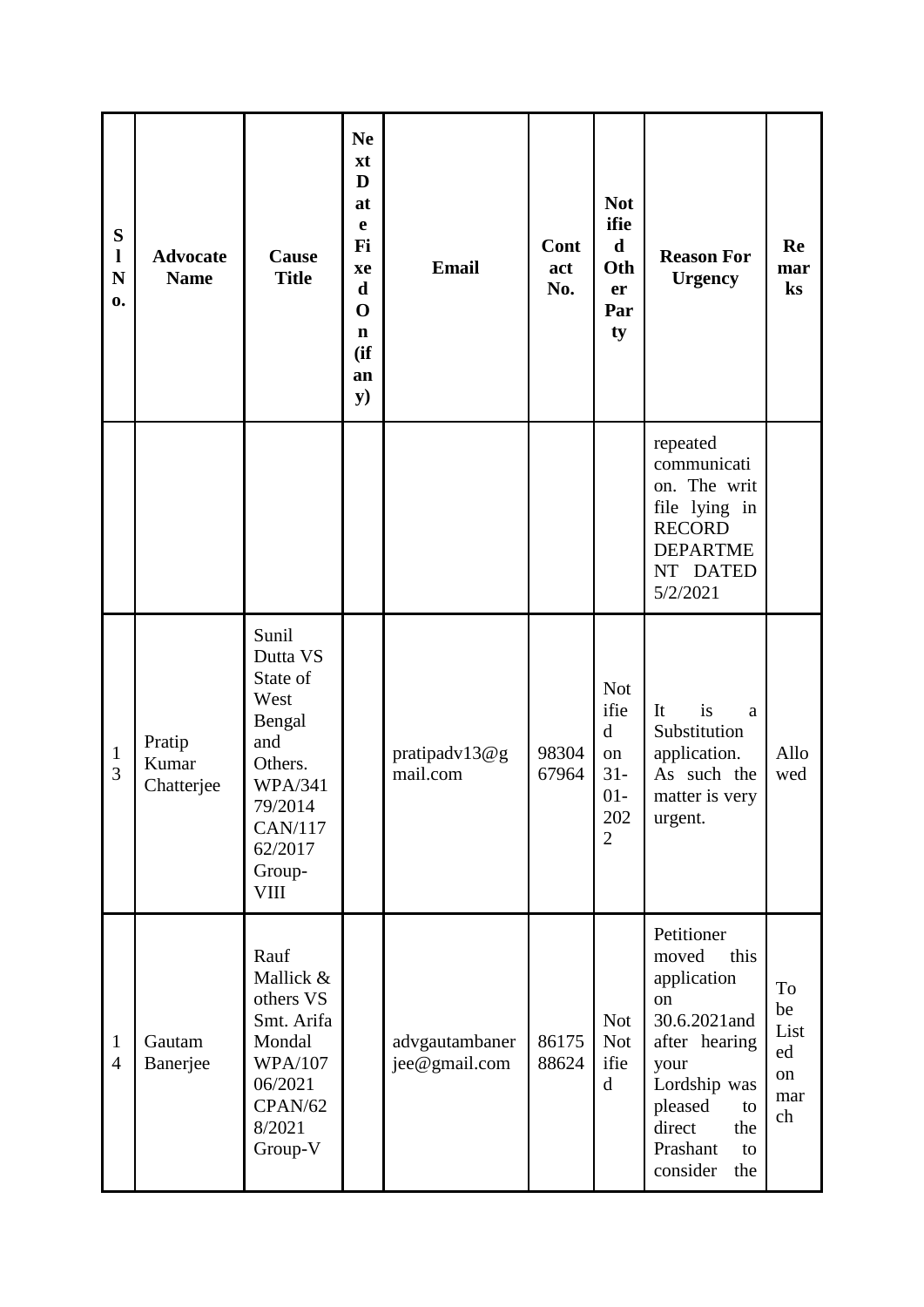| ${\bf S}$<br>$\mathbf{l}$<br>${\bf N}$<br>0. | <b>Advocate</b><br><b>Name</b> | Cause<br><b>Title</b>                                                                                                              | <b>Ne</b><br>xt<br>D<br>at<br>$\mathbf e$<br>Fi<br>xe<br>d<br>$\mathbf 0$<br>$\mathbf n$<br>(ii)<br>an<br><b>y</b> ) | <b>Email</b>                    | Cont<br>act<br>No. | <b>Not</b><br>ifie<br>$\mathbf d$<br>Oth<br>er<br>Par<br>ty | <b>Reason For</b><br><b>Urgency</b>                                                                                                                                                                                                                                                       | Re<br>mar<br>$\mathbf{k}$ s            |
|----------------------------------------------|--------------------------------|------------------------------------------------------------------------------------------------------------------------------------|----------------------------------------------------------------------------------------------------------------------|---------------------------------|--------------------|-------------------------------------------------------------|-------------------------------------------------------------------------------------------------------------------------------------------------------------------------------------------------------------------------------------------------------------------------------------------|----------------------------------------|
|                                              |                                |                                                                                                                                    |                                                                                                                      |                                 |                    |                                                             | petitioner<br>within<br>case<br>three months<br>but till date<br>she has not<br>been<br>yet<br>consider and<br>private<br>the<br>respondent<br>violating the<br>Hon, ble<br>courts order<br>constructing<br>the house by<br>encroaching<br>the petitioner<br>land                         |                                        |
| $\mathbf{1}$<br>5                            | Gautam<br>Banerjee             | Ashim<br>khanra VS<br>Achinto<br>kumar<br>Ghosh<br>contemno<br>$\bf r$<br><b>WPA/193</b><br>8/2019<br>CPAN/62<br>0/2021<br>Group-V |                                                                                                                      | advgautambaner<br>jee@gmail.com | 86175<br>88624     | <b>Not</b><br><b>Not</b><br>ifie<br>$\mathbf d$             | 14.1.2021<br>matter<br>was<br>moved<br>your<br>Lordship was<br>pleased<br>to<br>direct<br>the<br><b>Block</b><br>Development<br>Officer<br>to<br>consider the<br>petitioner<br>case within 4<br>months<br>but<br>he<br>till<br>date<br>has<br>not<br>yet<br>been consider<br>for a result | To<br>be<br>liste<br>d on<br>Mar<br>ch |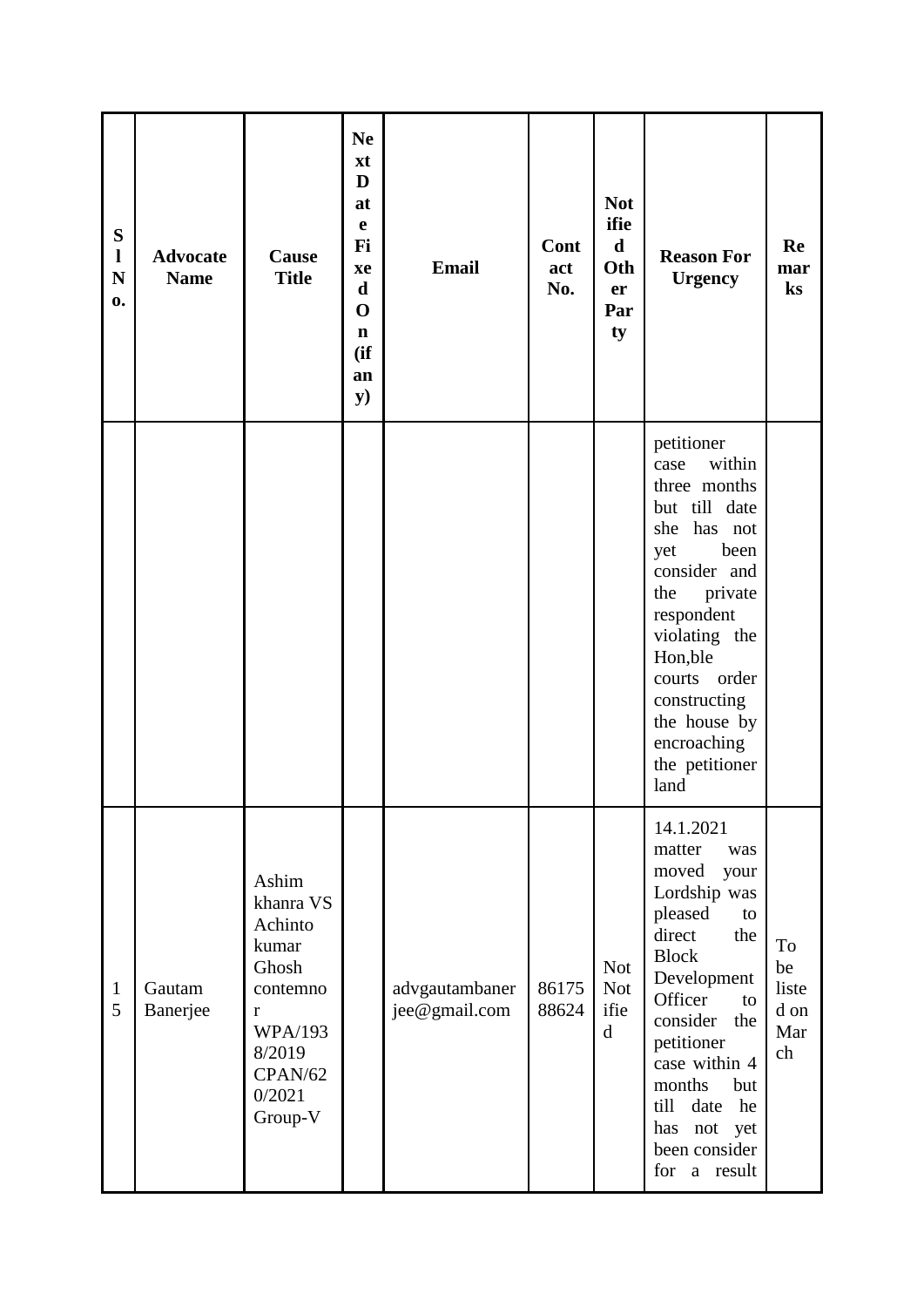| ${\bf S}$<br>$\mathbf{l}$<br>${\bf N}$<br>0. | <b>Advocate</b><br><b>Name</b> | Cause<br><b>Title</b>                                                                                                                 | <b>Ne</b><br>xt<br>D<br>at<br>$\mathbf e$<br>Fi<br>xe<br>$\mathbf d$<br>$\mathbf 0$<br>$\mathbf n$<br>(ii)<br>an<br>$\mathbf{y})$ | <b>Email</b>                 | Cont<br>act<br>No. | <b>Not</b><br>ifie<br>$\mathbf d$<br>Oth<br>er<br>Par<br>ty | <b>Reason For</b><br><b>Urgency</b>                                                                                                                                                      | Re<br>mar<br>$\mathbf{k}$ s |
|----------------------------------------------|--------------------------------|---------------------------------------------------------------------------------------------------------------------------------------|-----------------------------------------------------------------------------------------------------------------------------------|------------------------------|--------------------|-------------------------------------------------------------|------------------------------------------------------------------------------------------------------------------------------------------------------------------------------------------|-----------------------------|
|                                              |                                |                                                                                                                                       |                                                                                                                                   |                              |                    |                                                             | pettioner<br>didn't<br>open<br>his<br>shop<br>and<br>room<br>pettioner<br>suffers a lot<br>contempt<br>SO <sub>1</sub><br>applicant<br>to<br>be heard by<br>your<br>Lordship<br>urgently |                             |
| 3<br>1                                       | Ekramul<br>Bari                | Debjani<br><b>Baral</b><br>Mondal<br><b>VS</b> State<br>of West<br>Bengal<br><b>&amp;ors</b><br><b>WPA/241</b><br>09/2019<br>Group-II |                                                                                                                                   | e.barichambers<br>@gmail.com | 93310<br>15890     | <b>Not</b><br><b>Not</b><br>ifie<br>d                       | New motion,<br>compassionat<br>e<br>appointment.                                                                                                                                         | Allo<br>wed                 |
| 3<br>$\overline{4}$                          | Ekramul<br>Bari                | Naznin<br>Sultana<br><b>VS</b> State<br>of West<br>Bengal<br><b>&amp;ors</b><br><b>WPA/100</b><br>93/2021<br>Group-II                 |                                                                                                                                   | e.barichambers<br>@gmail.com | 93310<br>15890     | <b>Not</b><br><b>Not</b><br>ifie<br>$\mathbf d$             | Petitioner<br>was<br>appointed as<br>assistant<br>an<br>teacher of a<br>madrasa<br>but<br>due to<br>non<br>confirmation<br>of service she<br>is not able to                              | Allo<br>wed                 |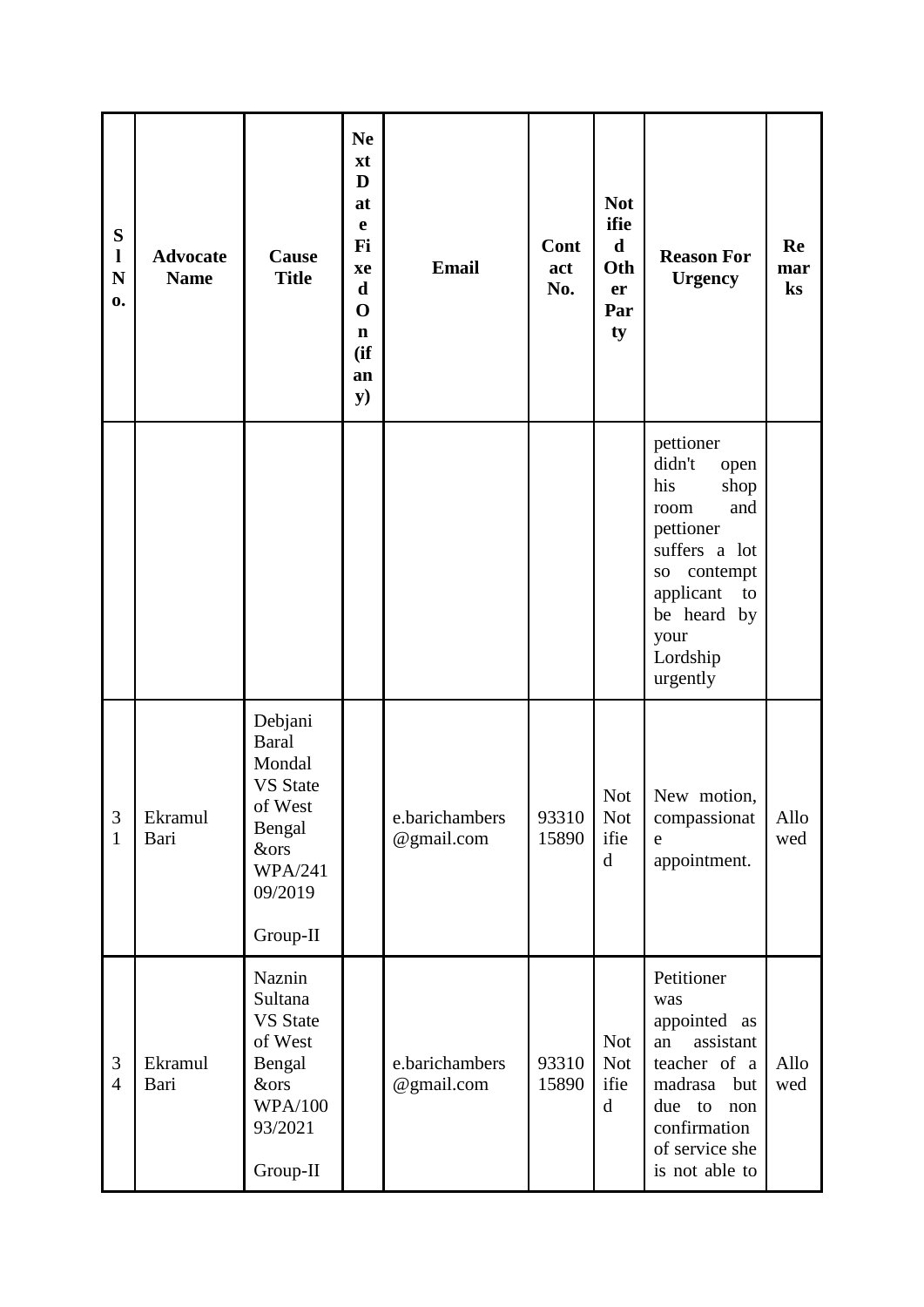| ${\bf S}$<br>$\mathbf{l}$<br>$\mathbf N$<br>0. | <b>Advocate</b><br><b>Name</b> | Cause<br><b>Title</b>                                                                                              | <b>Ne</b><br>xt<br>D<br>at<br>e<br>Fi<br>xe<br>$\mathbf d$<br>$\mathbf 0$<br>$\mathbf n$<br>(ii)<br>an<br>y) | <b>Email</b>                    | Cont<br>act<br>No. | <b>Not</b><br>ifie<br>$\mathbf d$<br>Oth<br>er<br>Par<br>ty                          | <b>Reason For</b><br><b>Urgency</b>                                                                                                                                                                                 | Re<br>mar<br>ks                        |
|------------------------------------------------|--------------------------------|--------------------------------------------------------------------------------------------------------------------|--------------------------------------------------------------------------------------------------------------|---------------------------------|--------------------|--------------------------------------------------------------------------------------|---------------------------------------------------------------------------------------------------------------------------------------------------------------------------------------------------------------------|----------------------------------------|
|                                                |                                |                                                                                                                    |                                                                                                              |                                 |                    |                                                                                      | take<br>the<br>benefit<br>transfer.                                                                                                                                                                                 |                                        |
| 3<br>5                                         | Biswajit<br><b>Sarkar</b>      | <b>Basudeb</b><br>Purakait<br><b>VS</b> State<br>of West<br>Bengal<br><b>WPA/963</b><br>1/2021<br>Group-II         |                                                                                                              | biswajitsarkarad<br>v@gmail.com | 94334<br>66107     | <b>Not</b><br>ifie<br>$\mathbf d$<br>on<br>$03 -$<br>$02 -$<br>202<br>$\overline{2}$ | Petitioner<br>is<br>getting<br>not<br>pension<br>on<br>the basis<br>of<br>wrong<br>calculation of<br>service<br>period<br>though some<br>legitimate<br>period should<br>have<br>been<br>included with<br>the total. | Allo<br>wed                            |
| $\mathfrak{Z}$<br>6                            | Tulshi das<br>Ray              | Saraswati<br>pal and<br>ors VS Sir<br>Soumen<br>Dutta and<br>ors<br><b>WPA/912</b><br>2/2021<br>CPAN/10<br>62/2021 |                                                                                                              | raytulshidas@g<br>mail.com      | 94771<br>25450     | <b>Not</b><br><b>Not</b><br>ifie<br>$\mathbf d$                                      | Order passed<br>by<br>this<br>Hon'ble court<br>the<br>in<br>aforesaid<br>matter<br>on<br>26.06.2021<br>has not been<br>complied<br>with.<br>Petitioner<br>no.2<br>is<br>a<br>senior citizen                         | To<br>be<br>liste<br>d on<br>Mar<br>ch |
| 3<br>$\overline{7}$                            | Rajat Dutta                    | Indrani<br>Mahali &                                                                                                |                                                                                                              | amirajat75@gm<br>ail.com        | 98301<br>28123     | <b>Not</b><br>ifie                                                                   | Correction of<br>Order                                                                                                                                                                                              | Allo<br>wed                            |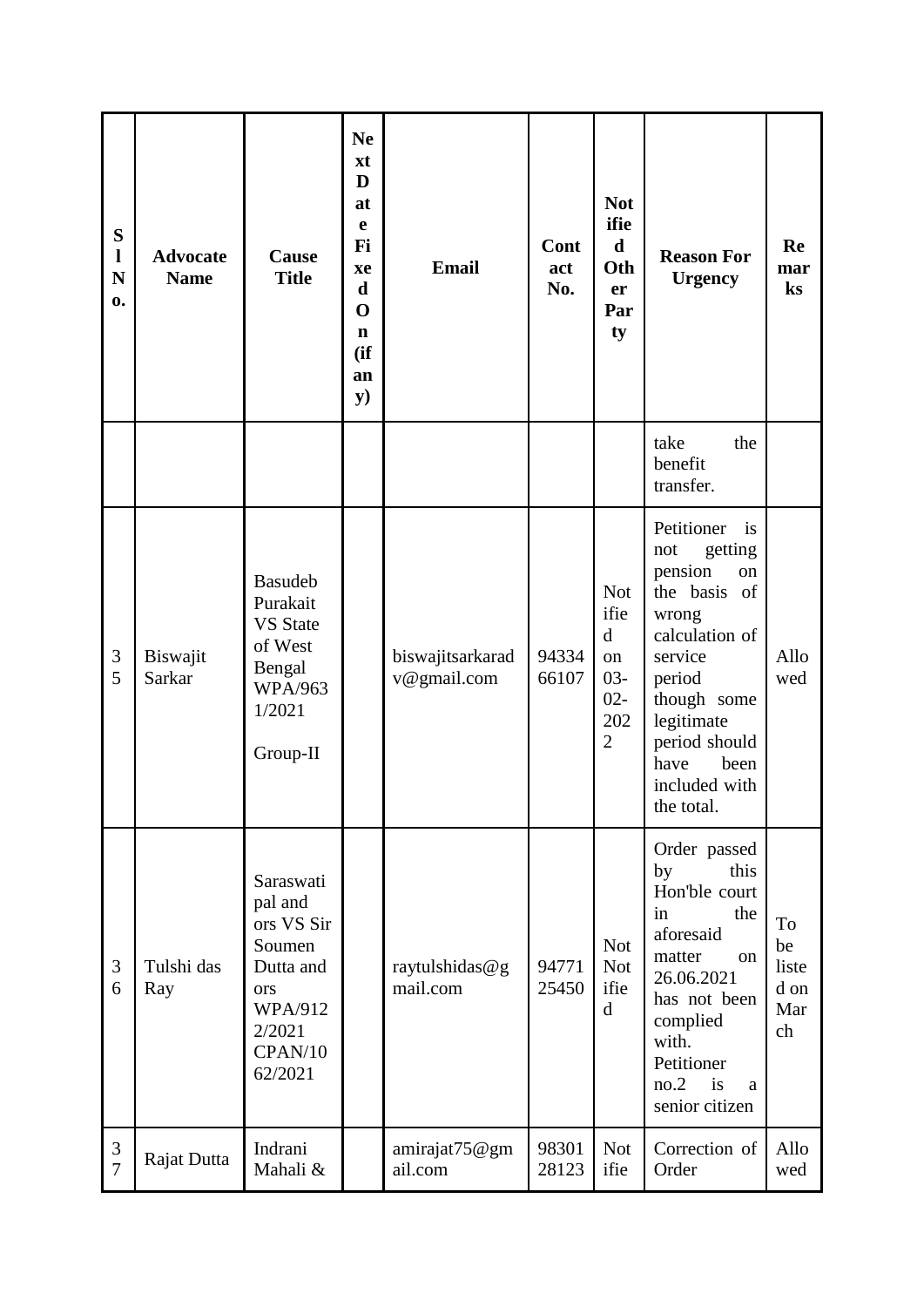| ${\bf S}$<br>$\mathbf{l}$<br>$\mathbf N$<br>$\mathbf{0}$ . | <b>Advocate</b><br><b>Name</b> | Cause<br><b>Title</b>                                                                                 | <b>Ne</b><br>xt<br>D<br>at<br>$\mathbf e$<br>Fi<br>xe<br>$\mathbf d$<br>$\mathbf 0$<br>$\mathbf n$<br>(if<br>an<br>${\bf y})$ | <b>Email</b>                | Cont<br>act<br>No. | <b>Not</b><br>ifie<br>$\mathbf d$<br>Oth<br>er<br>Par<br>ty                          | <b>Reason For</b><br><b>Urgency</b>                                                                                                                                                                                                                                                                                                                                                  | Re<br>mar<br>$\bf ks$ |
|------------------------------------------------------------|--------------------------------|-------------------------------------------------------------------------------------------------------|-------------------------------------------------------------------------------------------------------------------------------|-----------------------------|--------------------|--------------------------------------------------------------------------------------|--------------------------------------------------------------------------------------------------------------------------------------------------------------------------------------------------------------------------------------------------------------------------------------------------------------------------------------------------------------------------------------|-----------------------|
|                                                            |                                | Ors. VS<br>State of<br>West<br>Bengal &<br>Ors.<br><b>WPA/156</b><br>38/2021<br>Group-II              |                                                                                                                               |                             |                    | $\mathbf d$<br>on<br>06-<br>$02 -$<br>202<br>$\overline{2}$                          |                                                                                                                                                                                                                                                                                                                                                                                      |                       |
| 3<br>9                                                     | Debolina<br>Sarkar             | Kamal<br>Misra VS<br>The State<br>of West<br>Bengal &<br>ors<br><b>WPA/183</b><br>51/2021<br>Group-II | 08<br>$\qquad \qquad -$<br>02<br>$\overline{\phantom{0}}$<br>20<br>22                                                         | debolinamou11<br>@gmail.com | 90511<br>60366     | <b>Not</b><br>ifie<br>$\mathbf d$<br>on<br>$06 -$<br>$02 -$<br>202<br>$\overline{2}$ | The<br>Petitioner<br>herein<br>was<br>appointed in<br>the year 2006<br>.it's pertinent<br>mention<br>to<br>for<br>that<br>lastc16 years<br>the petitioner<br>is<br>been<br>receiving<br>salary for rs<br>5000/- which<br>was too les to<br>led<br>his<br>livelihood<br>and the same<br>was<br>mentioned<br>several times<br>in the letters<br>shared<br>to<br>school<br>and<br>other | Allo<br>wed           |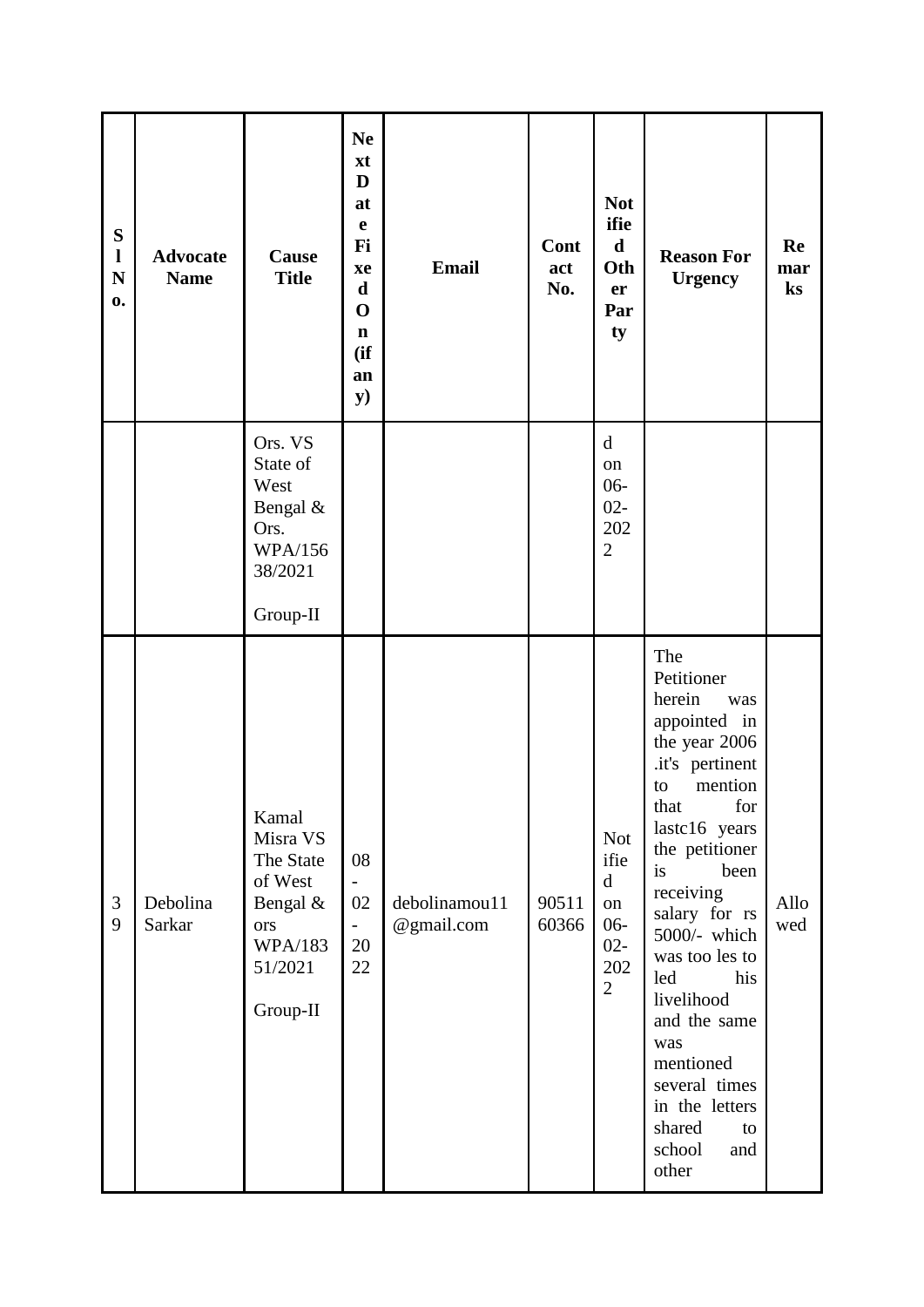| S<br>$\mathbf{l}$<br>$\mathbf N$<br>0. | <b>Advocate</b><br><b>Name</b> | Cause<br><b>Title</b>                                                                                                           | <b>Ne</b><br>xt<br>D<br>at<br>e<br>Fi<br>xe<br>$\mathbf d$<br>$\mathbf 0$<br>$\mathbf n$<br>(ii)<br>an<br>${\bf y})$ | <b>Email</b>                | Cont<br>act<br>No. | <b>Not</b><br>ifie<br>$\mathbf d$<br>Oth<br>er<br>Par<br>ty                         | <b>Reason For</b><br><b>Urgency</b>                                                                                                                                                                                               | Re<br>mar<br>$\mathbf{k}$ s |
|----------------------------------------|--------------------------------|---------------------------------------------------------------------------------------------------------------------------------|----------------------------------------------------------------------------------------------------------------------|-----------------------------|--------------------|-------------------------------------------------------------------------------------|-----------------------------------------------------------------------------------------------------------------------------------------------------------------------------------------------------------------------------------|-----------------------------|
|                                        |                                |                                                                                                                                 |                                                                                                                      |                             |                    |                                                                                     | respondents.<br>Kindly listed<br>the matter on<br>Tuesday<br><b>or</b><br>suitable<br>any<br>day.                                                                                                                                 |                             |
| $\overline{4}$<br>$\overline{2}$       | Sekhar Pal                     | Marufa<br>Yasmin<br>VS The<br>State of<br>West<br>Bengal &<br>Ors.<br>WP/1965<br>2/2021<br>ASTA/W.<br>P.A.No.<br>19652/20<br>21 |                                                                                                                      | sekharpal1950@<br>gmail.com | 98312<br>05678     | <b>Not</b><br>ifie<br>$\mathbf d$<br>on<br>$12 -$<br>$01-$<br>201<br>$\mathbf{2}$   | New motion<br>suppose<br>to<br>appear<br>on<br>24/12/2021<br>regarding<br>transfer<br>because<br>of<br>mother<br>your<br>petitioner<br>is<br>bedridden<br>and unable to<br>to look after<br><b>6years</b><br>her<br>old daughter. | Allo<br>wed                 |
| $\overline{4}$<br>$\overline{4}$       | Kaushal<br>kumar               | Md. Abul<br>arsad VS<br>The state<br>of West<br>Bengal<br>&Ors<br>WP/1270<br>9/2017                                             |                                                                                                                      | Kaushalbwn97<br>@gmail.com  | 70338<br>83767     | <b>Not</b><br>ifie<br>$\mathbf d$<br>on<br>$27 -$<br>$01-$<br>202<br>$\overline{2}$ | The<br>petitioner<br>father was a<br>superintende<br>nt<br>of<br>Rasulullahpu<br>senior<br>r<br>madrasah the<br>petitioner<br>father<br>died<br>on<br>12.09.2011                                                                  | Allo<br>wed                 |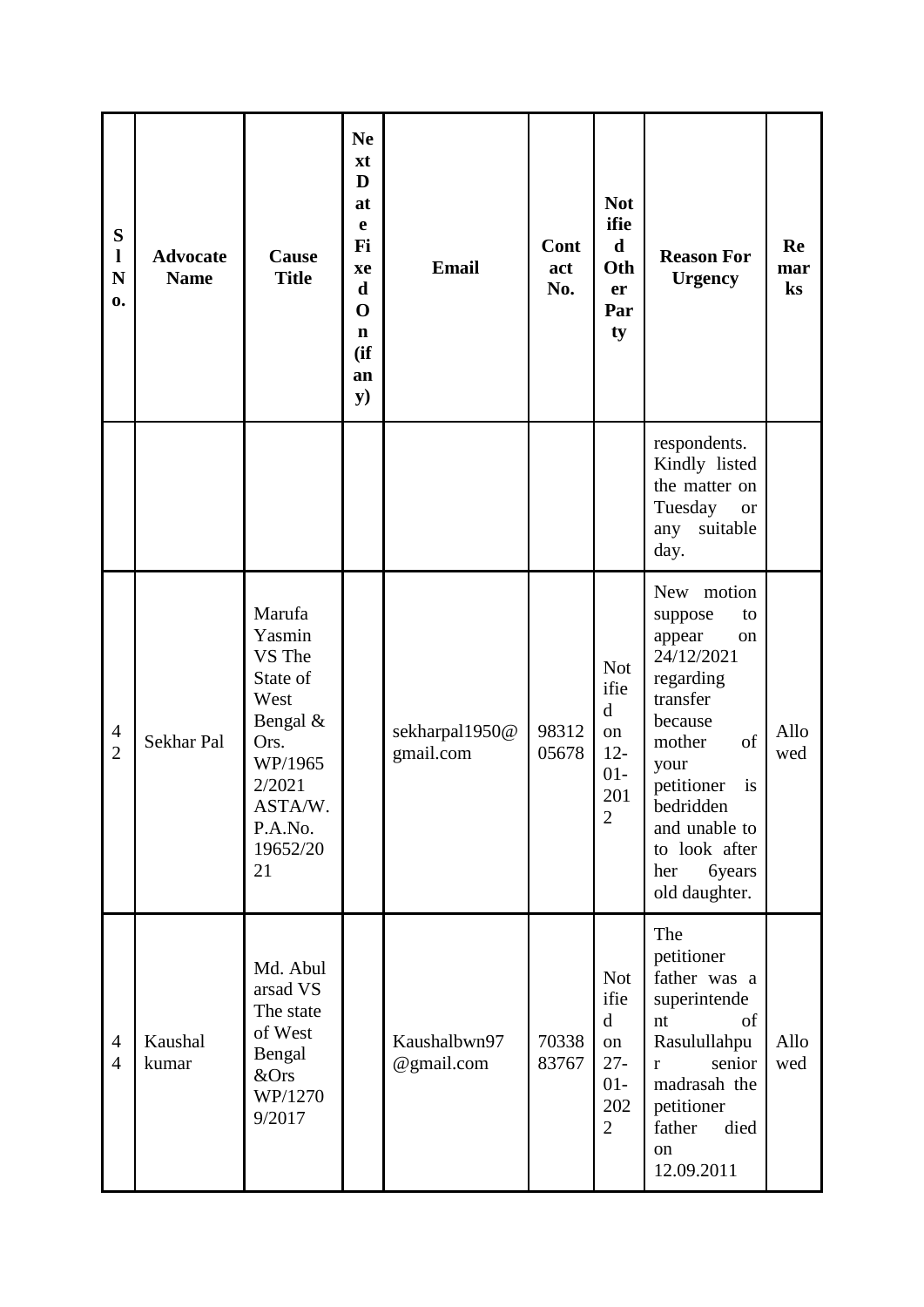| ${\bf S}$<br>$\mathbf{l}$<br>$\mathbf N$<br>0. | <b>Advocate</b><br><b>Name</b> | Cause<br><b>Title</b>                                                                               | <b>Ne</b><br>xt<br>D<br>at<br>$\mathbf e$<br>Fi<br>xe<br>$\mathbf d$<br>$\mathbf 0$<br>$\mathbf n$<br>(ii)<br>an<br><b>y</b> ) | <b>Email</b>                    | Cont<br>act<br>No. | <b>Not</b><br>ifie<br>$\mathbf d$<br>Oth<br>er<br>Par<br>ty | <b>Reason For</b><br><b>Urgency</b>                                                                                                                                                                                                                                                                                                     | Re<br>mar<br>ks                        |
|------------------------------------------------|--------------------------------|-----------------------------------------------------------------------------------------------------|--------------------------------------------------------------------------------------------------------------------------------|---------------------------------|--------------------|-------------------------------------------------------------|-----------------------------------------------------------------------------------------------------------------------------------------------------------------------------------------------------------------------------------------------------------------------------------------------------------------------------------------|----------------------------------------|
|                                                |                                |                                                                                                     |                                                                                                                                |                                 |                    |                                                             | while<br>in<br>till<br>service<br>the<br>date<br>petitioner not<br>getting<br>any<br>compassionat<br>appointed<br>e<br>in<br>Rasulullahpu<br>senior<br>$\mathbf{r}$<br>madrasah.                                                                                                                                                        |                                        |
| $\overline{4}$<br>$\tau$                       | Kaustav<br>ghosh               | Pradosh<br>Kumar<br>Kundu VS<br>Avik Sur<br>Chowdhur<br>y<br>WP/1585<br>6/2019<br>CPAN/63<br>4/2020 |                                                                                                                                | kaustav.adv.gho<br>sh@gmail.com | 62892<br>56721     | <b>Not</b><br><b>Not</b><br>ifie<br>$\mathbf d$             | It<br>is<br>a<br>contempt<br>application.<br>The applicant<br>a<br>senior<br>is<br>citizen. R.D<br>on<br>21.01.2020.<br>The<br>order<br>passed<br>was<br>on<br>12.12.2019<br>by<br>her<br>Lordship but<br>the order till<br>now has not<br>complied<br>with.<br>Lordship<br>may please<br>include<br>this<br>contempt<br>application as | To<br>be<br>liste<br>d on<br>Mar<br>ch |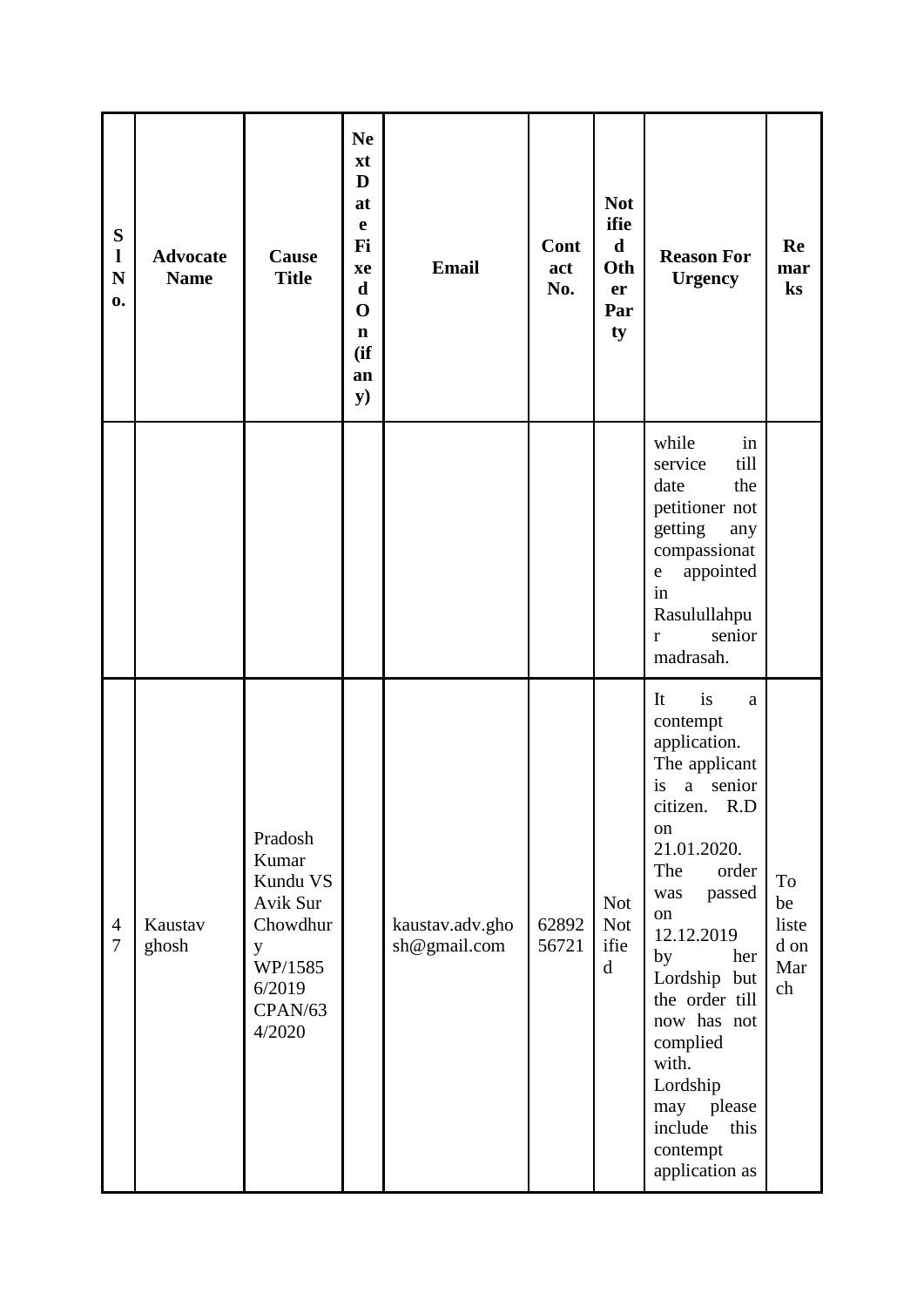| S<br>1<br>$\mathbf N$<br>0. | <b>Advocate</b><br><b>Name</b> | Cause<br><b>Title</b>                                                                             | <b>Ne</b><br>xt<br>D<br>at<br>$\mathbf e$<br>Fi<br>xe<br>$\mathbf d$<br>$\mathbf 0$<br>$\mathbf n$<br>(ii)<br>an<br>$\mathbf{y})$ | <b>Email</b>                    | Cont<br>act<br>No. | <b>Not</b><br>ifie<br>$\mathbf d$<br>Oth<br>er<br>Par<br>ty | <b>Reason For</b><br><b>Urgency</b>                                                                                                                                                                                                                                                                                                                                          | Re<br>mar<br>ks                           |
|-----------------------------|--------------------------------|---------------------------------------------------------------------------------------------------|-----------------------------------------------------------------------------------------------------------------------------------|---------------------------------|--------------------|-------------------------------------------------------------|------------------------------------------------------------------------------------------------------------------------------------------------------------------------------------------------------------------------------------------------------------------------------------------------------------------------------------------------------------------------------|-------------------------------------------|
|                             |                                |                                                                                                   |                                                                                                                                   |                                 |                    |                                                             | per lordship's<br>convenience.                                                                                                                                                                                                                                                                                                                                               |                                           |
| $\overline{4}$<br>8         | Kaustav<br>ghosh               | Tapan<br>Kumar<br>Dutta VS<br>Avik Sur<br>Chowdhur<br>y<br>WP/1585<br>4/2019<br>CPAN/63<br>5/2020 |                                                                                                                                   | kaustav.adv.gho<br>sh@gmail.com | 62892<br>56721     | <b>Not</b><br><b>Not</b><br>ifie<br>$\rm d$                 | is<br>It<br>a<br>contempt<br>application.<br>The applicant<br>is<br>a senior<br>citizen.<br>R.D<br>on<br>21.01.2020.<br>The<br>order<br>passed<br>was<br>on<br>12.12.2019<br>by<br>her<br>Lordship but<br>the order till<br>now has not<br>complied<br>with.<br>Lordship<br>please<br>may<br>include<br>this<br>contempt<br>application as<br>per lordship's<br>convenience. | To<br>be<br>List<br>ed<br>on<br>Mar<br>ch |
| $\overline{4}$<br>9         | Husen<br>Mustafi               | Nazmul<br>Huda<br>Khan VS<br>State of<br>West<br>Bengal                                           |                                                                                                                                   | husenmustafi@g<br>mail.com      | 98326<br>90390     | <b>Not</b><br><b>Not</b><br>ifie<br>$\rm d$                 | Responded<br>no. 2 doesn't<br>complying<br>the<br>order<br>after several<br>reminder.                                                                                                                                                                                                                                                                                        | To<br>be<br>List<br>ed<br>on<br>Mar       |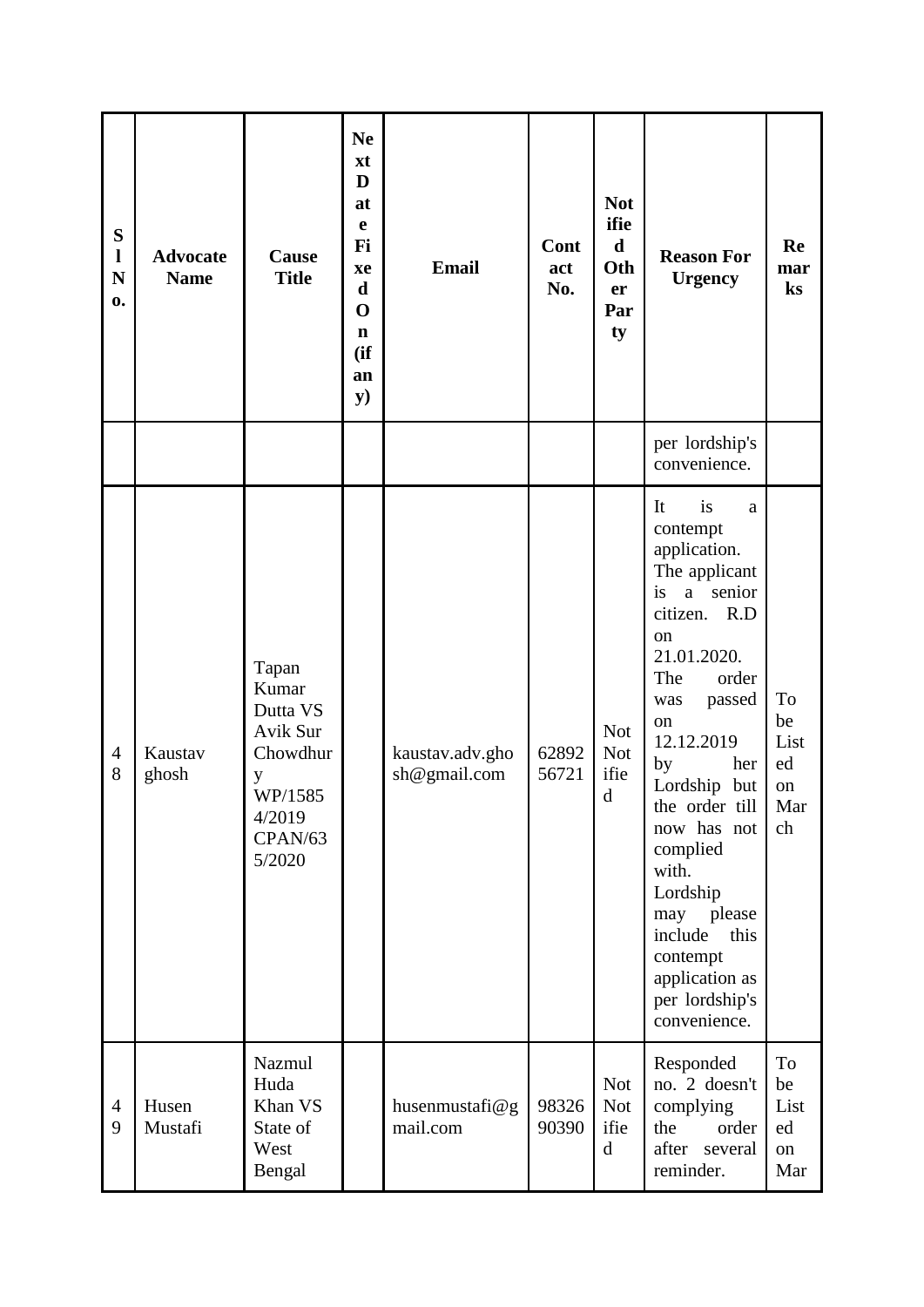| ${\bf S}$<br>$\mathbf{l}$<br>$\mathbf N$<br>0. | <b>Advocate</b><br><b>Name</b> | Cause<br><b>Title</b>                                                                                     | <b>Ne</b><br>xt<br>D<br>at<br>$\mathbf e$<br>Fi<br>xe<br>$\mathbf d$<br>$\mathbf 0$<br>$\mathbf n$<br>(ii)<br>an<br>${\bf y})$ | <b>Email</b>                    | Cont<br>act<br>No. | <b>Not</b><br>ifie<br>$\mathbf d$<br>Oth<br>er<br>Par<br>ty | <b>Reason For</b><br><b>Urgency</b>                                                                                                                                                                                                                                                                                                                                    | Re<br>mar<br>$\mathbf{k}$ s               |
|------------------------------------------------|--------------------------------|-----------------------------------------------------------------------------------------------------------|--------------------------------------------------------------------------------------------------------------------------------|---------------------------------|--------------------|-------------------------------------------------------------|------------------------------------------------------------------------------------------------------------------------------------------------------------------------------------------------------------------------------------------------------------------------------------------------------------------------------------------------------------------------|-------------------------------------------|
|                                                |                                | CPAN/65<br>9/2021<br>Group-V                                                                              |                                                                                                                                |                                 |                    |                                                             | Petitioner<br>is<br>in extremely<br>bad situation<br>financial<br>in<br>condition.                                                                                                                                                                                                                                                                                     | ch                                        |
| 5<br>$\boldsymbol{0}$                          | Kaustav<br>ghosh               | Samir<br>Kumar<br>Chatterjee<br>VS Avik<br>Sur<br>Chowdhur<br>y<br>WP/1915<br>6/2019<br>CPAN/67<br>1/2020 |                                                                                                                                | kaustav.adv.gho<br>sh@gmail.com | 62892<br>56721     | <b>Not</b><br><b>Not</b><br>ifie<br>$\mathbf d$             | It<br>is<br>a<br>contempt<br>application.<br>The applicant<br>is<br>a senior<br>citizen. R.D<br>on<br>21.01.2020.<br>The<br>order<br>passed<br>was<br>on<br>12.12.2019<br>by<br>her<br>Lordship but<br>the order till<br>now has not<br>complied<br>with.<br>Lordship<br>may please<br>include<br>this<br>contempt<br>application as<br>per lordship's<br>convenience. | To<br>be<br>List<br>ed<br>on<br>Mar<br>ch |
| 5<br>$\overline{2}$                            | Rudranil<br>Das                | Golam<br>Gazi VS<br>Sate of                                                                               |                                                                                                                                | rudranil.das1997<br>@gmail.com  | 86229<br>69291     | <b>Not</b><br><b>Not</b><br>ifie                            | The<br>respondent<br>authority did                                                                                                                                                                                                                                                                                                                                     | To<br>be<br>List                          |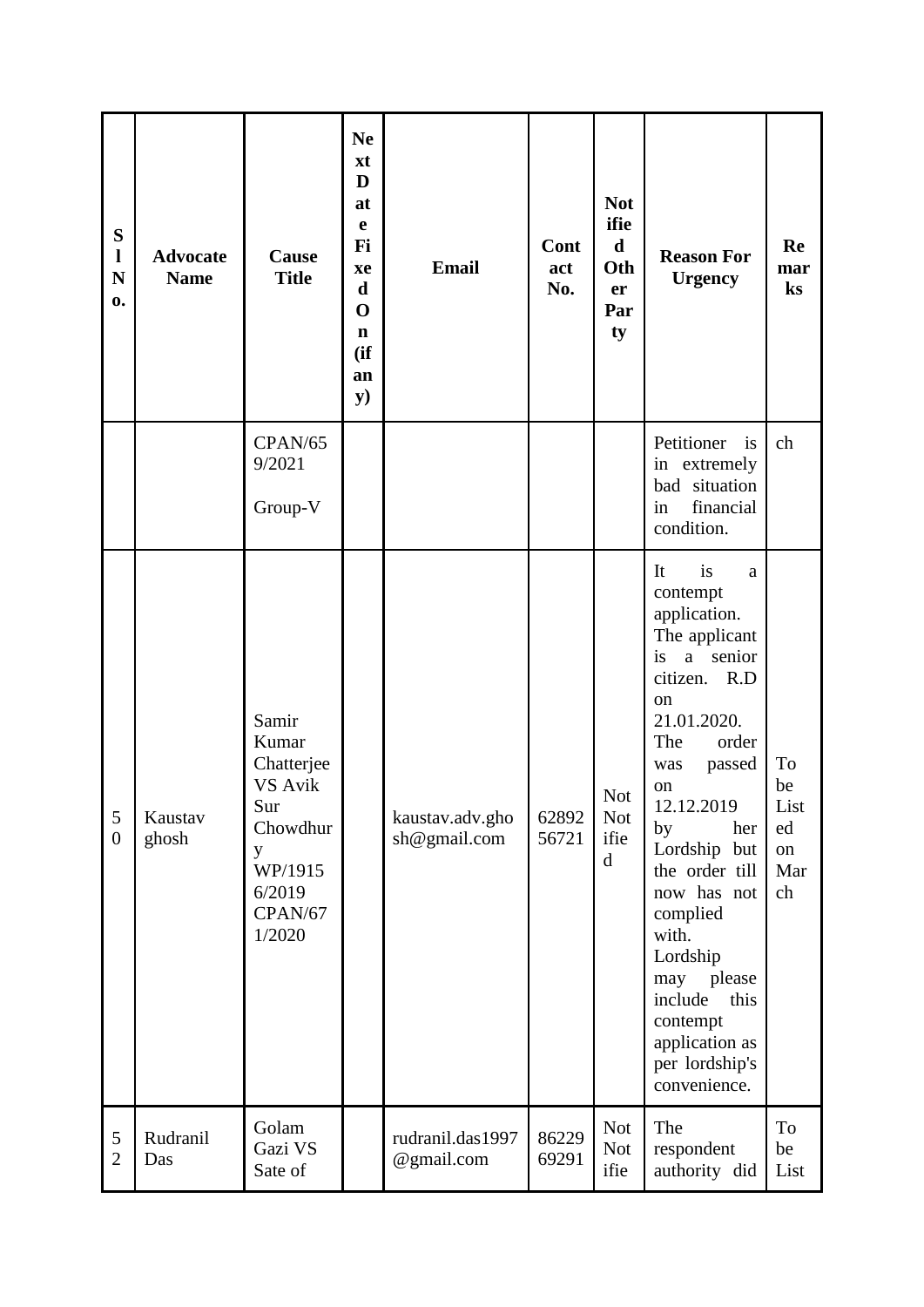| ${\bf S}$<br>$\mathbf{l}$<br>${\bf N}$<br>0. | <b>Advocate</b><br><b>Name</b> | Cause<br><b>Title</b>                                                                                          | <b>Ne</b><br>xt<br>D<br>at<br>$\mathbf e$<br>Fi<br>xe<br>$\mathbf d$<br>$\mathbf 0$<br>$\mathbf n$<br>(ii)<br>an<br>${\bf y})$ | <b>Email</b>                | Cont<br>act<br>No. | <b>Not</b><br>ifie<br>$\mathbf d$<br>Oth<br>er<br>Par<br>ty                          | <b>Reason For</b><br><b>Urgency</b>                                                                                                                                                                                                                                                                                                                                                         | Re<br>mar<br>$\mathbf{k}$ s |
|----------------------------------------------|--------------------------------|----------------------------------------------------------------------------------------------------------------|--------------------------------------------------------------------------------------------------------------------------------|-----------------------------|--------------------|--------------------------------------------------------------------------------------|---------------------------------------------------------------------------------------------------------------------------------------------------------------------------------------------------------------------------------------------------------------------------------------------------------------------------------------------------------------------------------------------|-----------------------------|
|                                              |                                | West<br>Bengal &<br>Ors.<br><b>WPA/104</b><br>73/2021<br>CPAN/87<br>5/2021<br>Group-V                          |                                                                                                                                |                             |                    | $\mathbf d$                                                                          | not take any<br>steps<br>asper<br>your<br>Lordships'<br>order.                                                                                                                                                                                                                                                                                                                              | ed<br>on<br>Mar<br>ch       |
| 5<br>9                                       | Sujit kumar<br>Rath            | Prabir<br>maiti VS<br>State of<br>west<br>bengal&o<br>rs<br><b>WPA/169</b><br>05/2019<br>Group-<br><b>VIII</b> |                                                                                                                                | sujitkuarrath@g<br>mail.com | 94331<br>92022     | <b>Not</b><br>ifie<br>$\mathbf d$<br>on<br>$04 -$<br>$02 -$<br>202<br>$\overline{2}$ | Petitioner<br>was selected<br>in the process<br><sub>of</sub><br>selection<br>for<br>engagement<br>of<br>M.R<br>dealer in an<br>area.This<br>Hon'ble court<br>directed<br>to<br>complete the<br>selection<br>process<br>earlier.but<br>the same has<br>been<br>not<br>completed<br>the<br>,on<br>otherhand<br>notification<br>has<br>been<br>for<br>issued<br>fresh<br>selection<br>process | Allo<br>wed                 |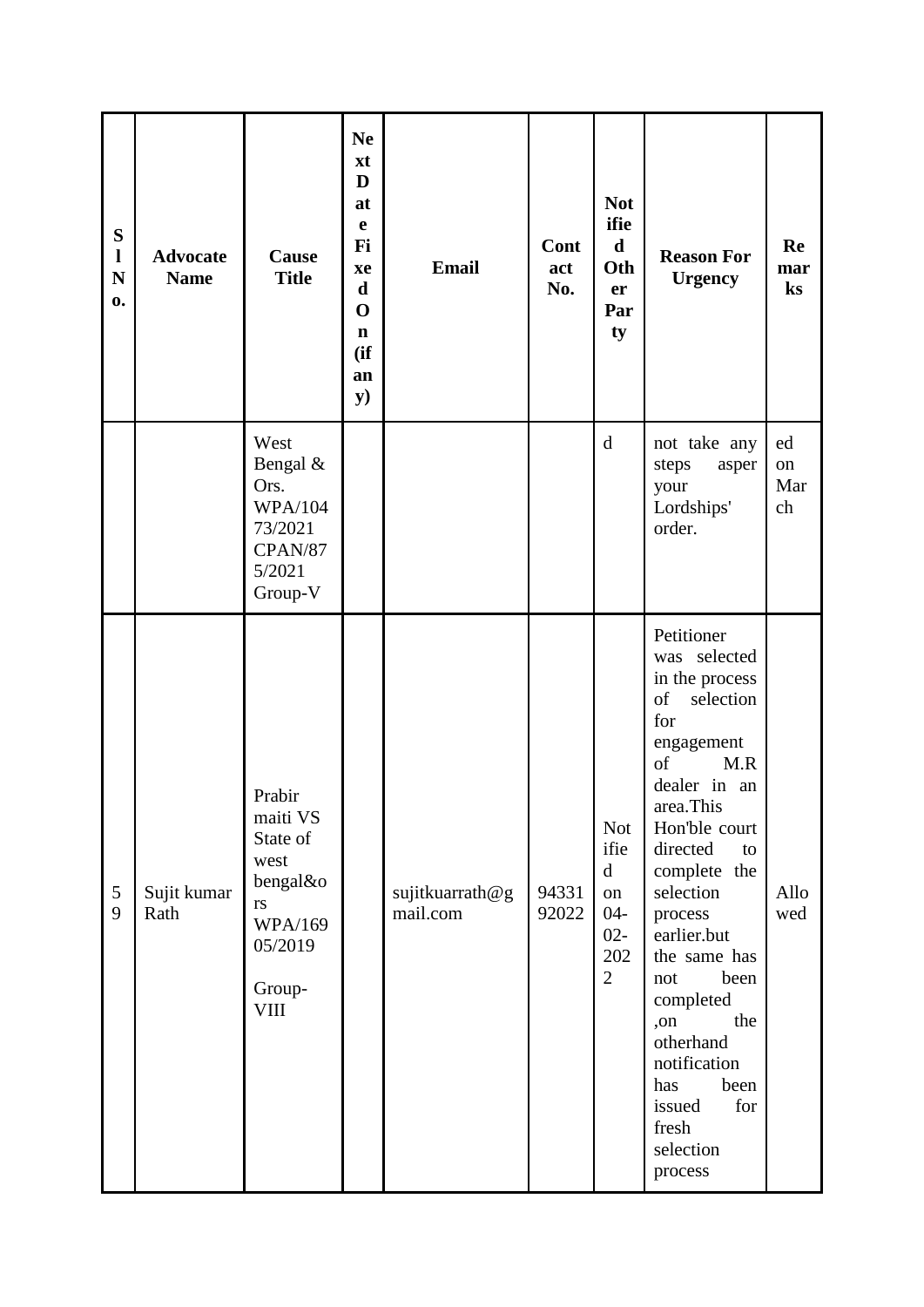| ${\bf S}$<br>$\mathbf{l}$<br>$\mathbf N$<br>0. | <b>Advocate</b><br><b>Name</b>   | Cause<br><b>Title</b>                                                                                                   | <b>Ne</b><br>xt<br>D<br>at<br>$\mathbf e$<br>Fi<br>xe<br>$\mathbf d$<br>$\mathbf 0$<br>$\mathbf n$<br>(ii)<br>an<br>y) | <b>Email</b>                  | Cont<br>act<br>No. | <b>Not</b><br>ifie<br>$\mathbf d$<br>Oth<br>er<br>Par<br>ty                          | <b>Reason For</b><br><b>Urgency</b>                                                                                                                                                                                                                                                                                                                                                            | Re<br>mar<br>ks |
|------------------------------------------------|----------------------------------|-------------------------------------------------------------------------------------------------------------------------|------------------------------------------------------------------------------------------------------------------------|-------------------------------|--------------------|--------------------------------------------------------------------------------------|------------------------------------------------------------------------------------------------------------------------------------------------------------------------------------------------------------------------------------------------------------------------------------------------------------------------------------------------------------------------------------------------|-----------------|
| 6<br>$\overline{0}$                            | Surajit<br>Basu                  | Mijanur<br>Rahaman<br>Ansari VS<br>The State<br>of West<br>Bengal<br>and others<br><b>WPA/182</b><br>5/2022<br>Group-II |                                                                                                                        | surajitbasu2014<br>@gmail.com | 98300<br>15756     | <b>Not</b><br>ifie<br>$\mathbf d$<br>on<br>$02 -$<br>$02 -$<br>202<br>$\overline{2}$ | The<br>respondent<br>board<br>is<br>going to fill<br>all<br>up<br>vacancies for<br>the past<br>of<br>Assistant<br>Primary<br>Teacher<br>in<br>the exempted<br>catagory very<br>soon<br>and<br>petitioner<br>being<br>an<br>eligible<br>candidate for<br>the said post<br>will<br>be<br>deprived<br>from<br>his<br>legitimate<br>claim if the<br>matter is not<br>taken up for<br>hearing soon. | Allo<br>wed     |
| 6<br>6                                         | Abani<br><b>Bhushan</b><br>Ghosh | Ashis<br>Mandal<br><b>VS</b> State<br>of West<br>Bengal<br>and ors<br><b>WPA/100</b><br>95/2020                         |                                                                                                                        | abanighosh92@<br>gmail.com    | 84364<br>73472     | <b>Not</b><br><b>Not</b><br>ifie<br>$\mathbf d$                                      | This<br><b>CAN</b><br>application is<br>filed<br>for<br>restoration of<br>WPA which<br>was<br>dismissed for<br>default.                                                                                                                                                                                                                                                                        | Allo<br>wed     |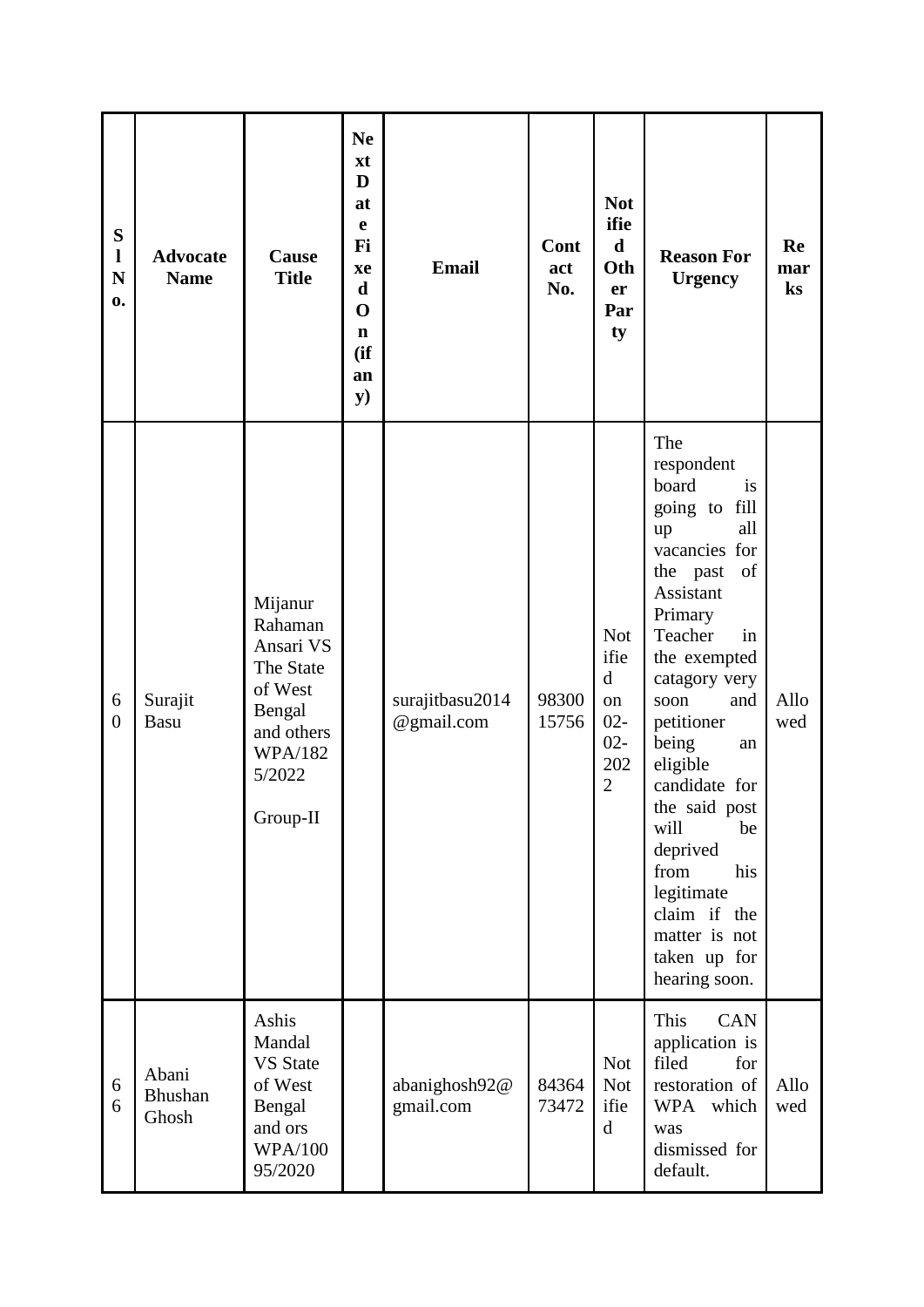| ${\bf S}$<br>$\mathbf{l}$<br>$\mathbf N$<br>0. | <b>Advocate</b><br><b>Name</b> | Cause<br><b>Title</b>                                                          | <b>Ne</b><br>xt<br>D<br>at<br>e<br>Fi<br>xe<br>$\mathbf d$<br>$\mathbf 0$<br>$\mathbf n$<br>(ii)<br>an<br>$\mathbf{y})$ | <b>Email</b>              | Cont<br>act<br>No. | <b>Not</b><br>ifie<br>$\mathbf d$<br>Oth<br>er<br>Par<br>ty                        | <b>Reason For</b><br><b>Urgency</b>                                                                                                                                                                                                                                   | Re<br>mar<br>ks |
|------------------------------------------------|--------------------------------|--------------------------------------------------------------------------------|-------------------------------------------------------------------------------------------------------------------------|---------------------------|--------------------|------------------------------------------------------------------------------------|-----------------------------------------------------------------------------------------------------------------------------------------------------------------------------------------------------------------------------------------------------------------------|-----------------|
|                                                |                                | CAN/2/20<br>21<br>Group-II                                                     |                                                                                                                         |                           |                    |                                                                                    | Kindly listed<br>the<br>matter<br>under<br>heading<br>"Application(<br>Restoration)"<br>The<br>case<br>record<br>is<br>lying in RD<br>section<br>on<br>and<br>from<br>04/08/2021<br>and CAN is<br>lying<br>in<br>Mandamus<br>Department.                              |                 |
| $8\,$<br>$\overline{4}$                        | MD. Harun<br>All Rashid        | Sauda<br>Bewa VS<br>The State<br>ofWestBe<br>ngal<br>WPA(P)/1<br>6063/202<br>1 |                                                                                                                         | advharashid@g<br>mail.com | 98361<br>44648     | <b>Not</b><br>ifie<br>$\mathbf d$<br>on<br>$16-$<br>$01-$<br>201<br>$\overline{2}$ | The<br>petitioner<br>prayed<br>for<br>Family<br>pension<br>before<br>the<br>respondents<br>but<br>the<br>respondents<br>refused<br>to<br>grant family<br>pension<br>without<br>any<br>cogent reason<br>.let<br>it<br>be<br>listed<br>aear<br>thematter on<br>priority | Allo<br>wed     |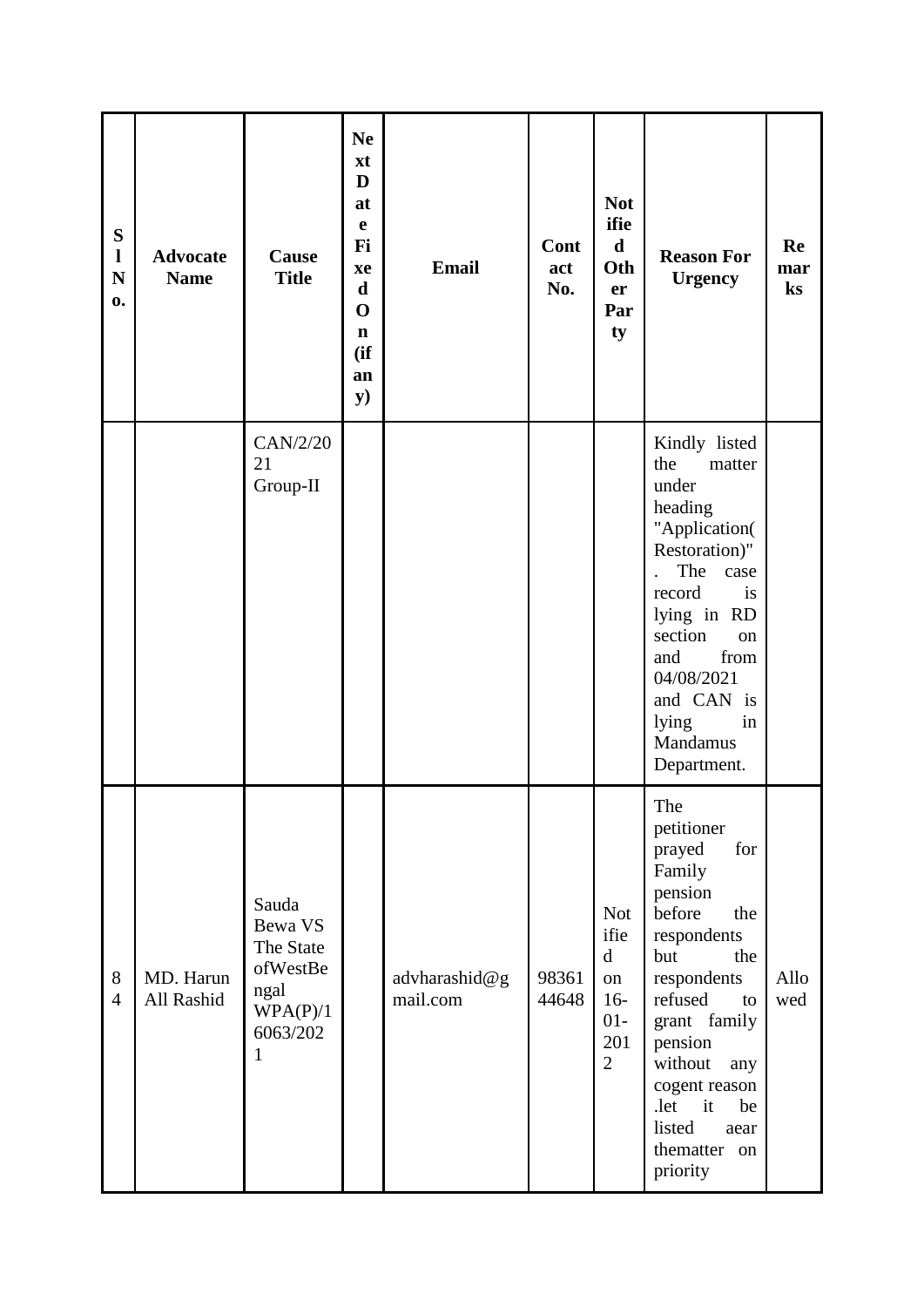| ${\bf S}$<br>$\mathbf{l}$<br>${\bf N}$<br>0. | <b>Advocate</b><br><b>Name</b>             | Cause<br><b>Title</b>                                                                                                | <b>Ne</b><br>xt<br>D<br>at<br>$\mathbf e$<br>Fi<br>xe<br>$\mathbf d$<br>$\mathbf 0$<br>$\mathbf n$<br>(ii)<br>an<br><b>y</b> ) | <b>Email</b>                | Cont<br>act<br>No. | <b>Not</b><br>ifie<br>$\mathbf d$<br>Oth<br>er<br>Par<br>ty                               | <b>Reason For</b><br><b>Urgency</b>                                                                                                                                                                                                                                                                                                                                                                                                                                                                 | Re<br>mar<br>ks |
|----------------------------------------------|--------------------------------------------|----------------------------------------------------------------------------------------------------------------------|--------------------------------------------------------------------------------------------------------------------------------|-----------------------------|--------------------|-------------------------------------------------------------------------------------------|-----------------------------------------------------------------------------------------------------------------------------------------------------------------------------------------------------------------------------------------------------------------------------------------------------------------------------------------------------------------------------------------------------------------------------------------------------------------------------------------------------|-----------------|
|                                              |                                            |                                                                                                                      |                                                                                                                                |                             |                    |                                                                                           | basis.2                                                                                                                                                                                                                                                                                                                                                                                                                                                                                             |                 |
| $\,8\,$<br>5                                 | <b>SAKTI</b><br><b>PADA</b><br><b>JANA</b> | Birendra<br>Nath<br>Mondal<br><b>VS</b> State<br>of West<br>Bengal &<br>Ors.<br><b>WPA/976</b><br>6/2021<br>Group-II |                                                                                                                                | saktijana.adv@g<br>mail.com | 98300<br>87406     | <b>Not</b><br>ifie<br>$\mathbf d$<br>${\bf on}$<br>$13-$<br>$04 -$<br>202<br>$\mathbf{1}$ | The<br>Petitioner<br>retired from<br>service<br>as<br>Primary<br>Teacher<br>on<br>31.03.2019,<br>he<br>but<br>has<br>been<br>not<br>allowed<br>to<br>avail pension<br>due<br>to<br>shortage<br>of<br>nine months<br>in qualifying<br>service for<br>He<br>pension.<br>was<br>appointed<br>after<br>long<br>time from the<br>date<br>of<br>selection. He<br>approached<br>the authority<br>for<br>consideration<br>of<br>such<br>deficit<br>days<br>but<br>$\mathbf{no}$<br>response.<br>New Motion. | Allo<br>wed     |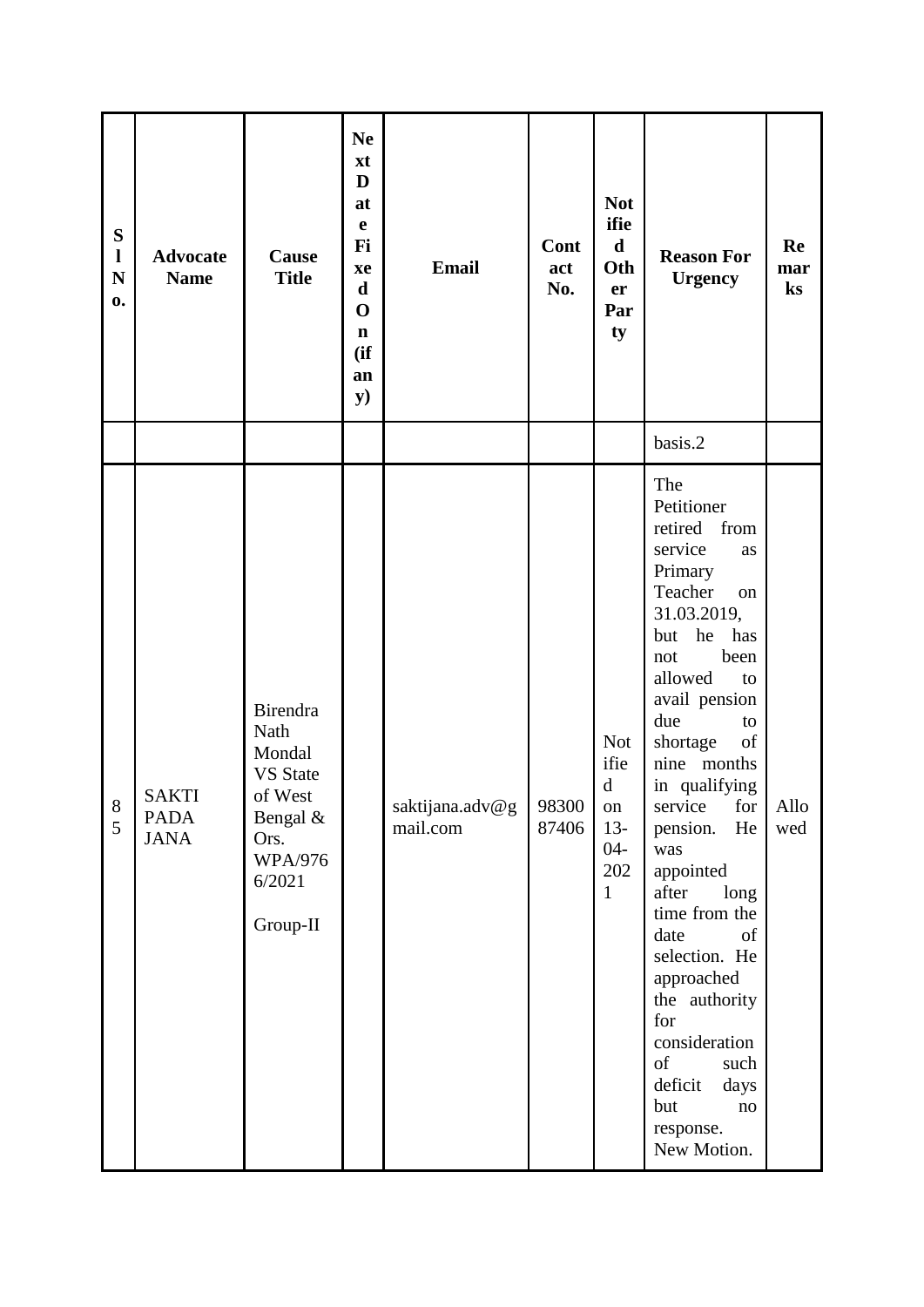| S<br>1<br>$\mathbf N$<br>0. | <b>Advocate</b><br><b>Name</b> | Cause<br><b>Title</b>                                                                                                | <b>Ne</b><br>xt<br>D<br>at<br>e<br>Fi<br>xe<br>d<br>$\mathbf 0$<br>$\mathbf n$<br>(ii)<br>an<br><b>y</b> ) | <b>Email</b>                    | Cont<br>act<br>No. | <b>Not</b><br>ifie<br>$\mathbf d$<br>Oth<br>er<br>Par<br>ty | <b>Reason For</b><br><b>Urgency</b>                                                                                                                                                               | Re<br>mar<br>$\mathbf{k}$ s            |
|-----------------------------|--------------------------------|----------------------------------------------------------------------------------------------------------------------|------------------------------------------------------------------------------------------------------------|---------------------------------|--------------------|-------------------------------------------------------------|---------------------------------------------------------------------------------------------------------------------------------------------------------------------------------------------------|----------------------------------------|
| 8<br>6                      | Dyutiman<br>Banerjee           | Rustam<br>Ali VS<br>Latika<br>Das Nandi<br><b>WPA/521</b><br>/2021<br>CPAN/68<br>4/2021<br>Group-V                   |                                                                                                            | parthapratimr20<br>10@gmail.com | 98741<br>35485     | <b>Not</b><br><b>Not</b><br>ifie<br>d                       | Cotempt<br>application<br>respondent<br>contemnor<br>did<br>not<br>the<br>remove<br>illegal<br>construction<br>from<br>the<br>common<br>and<br>passage<br>practically<br>block<br>the<br>pathway. | To<br>be<br>liste<br>d on<br>Mar<br>ch |
| 9<br>$\boldsymbol{0}$       | Debayan<br>Ghosh               | Indranil<br>Mukherje<br>e & Ors.<br><b>VS</b><br>Ramen<br>Das<br><b>WPA/962</b><br>3/2021<br><b>CPAN/25/</b><br>2022 |                                                                                                            | debayanghosh14<br>3@gmail.com   | 91230<br>20098     | <b>Not</b><br><b>Not</b><br>ifie<br>$\mathbf d$             | This<br>is<br>an<br>application<br>for Contempt<br>of Court.                                                                                                                                      | To<br>be<br>liste<br>d on<br>Mar<br>ch |
| 9<br>$\overline{2}$         | Intikhab<br>Alam Mina          | Sri<br>Tathagata<br>Kayal VS<br>The state<br>of West<br>Bengal<br><b>WPA/800</b><br>7/2021<br>CPAN/74                |                                                                                                            | intikhabalammin<br>a@gmail.com  | 98363<br>73969     | <b>Not</b><br><b>Not</b><br>ifie<br>$\mathbf d$             | Violation<br>of<br>your lordship<br>order<br>dated<br>13.4.2021<br>your<br>petitioners<br>are not able<br>to implement<br>your lordship                                                           | To<br>be<br>liste<br>d on<br>Mar<br>ch |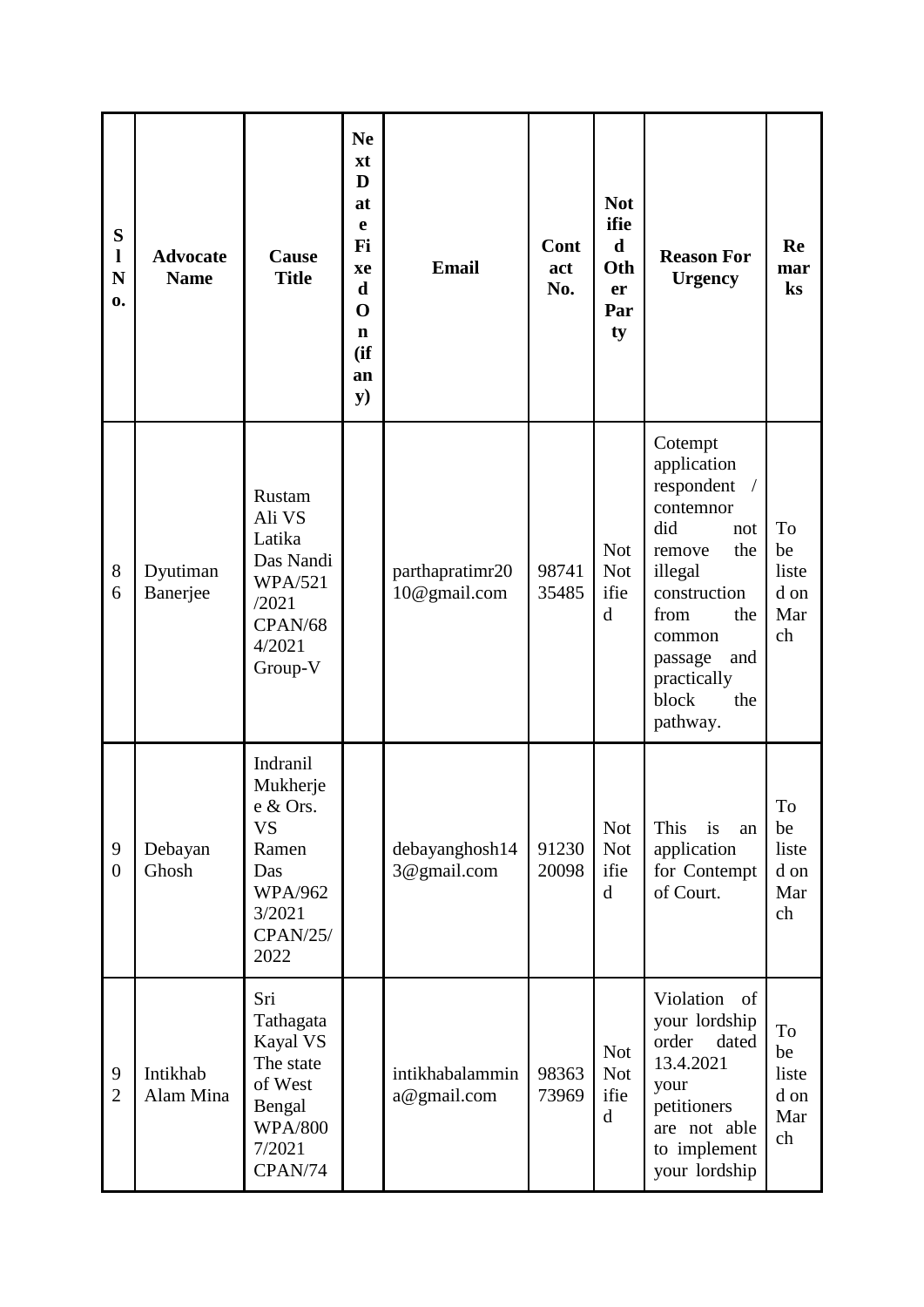| ${\bf S}$<br>$\mathbf{l}$<br>$\mathbf N$<br>$\mathbf{0}$ . | <b>Advocate</b><br><b>Name</b>  | Cause<br><b>Title</b>                                                                                                                                         | <b>Ne</b><br>xt<br>D<br>at<br>e<br>Fi<br>xe<br>$\mathbf d$<br>$\mathbf 0$<br>$\mathbf n$<br>(if)<br>an<br>$\mathbf{y})$ | <b>Email</b>                      | Cont<br>act<br>No. | <b>Not</b><br>ifie<br>$\mathbf d$<br>Oth<br>er<br>Par<br>ty | <b>Reason For</b><br><b>Urgency</b>                                                                                                                                                                                                                                                                                                                                                                                                                                                              | Re<br>mar<br>$\mathbf{k}$ s |
|------------------------------------------------------------|---------------------------------|---------------------------------------------------------------------------------------------------------------------------------------------------------------|-------------------------------------------------------------------------------------------------------------------------|-----------------------------------|--------------------|-------------------------------------------------------------|--------------------------------------------------------------------------------------------------------------------------------------------------------------------------------------------------------------------------------------------------------------------------------------------------------------------------------------------------------------------------------------------------------------------------------------------------------------------------------------------------|-----------------------------|
|                                                            |                                 | 9/2021<br>Group-V                                                                                                                                             |                                                                                                                         |                                   |                    |                                                             | order<br>dated<br>13.4.2021                                                                                                                                                                                                                                                                                                                                                                                                                                                                      |                             |
| 9<br>$\overline{3}$                                        | Sudipta<br>Dasgupta<br>Advocate | <b>CHAND</b><br>AN<br><b>KUMAR</b><br><b>ADHIKA</b><br>RI & ORS<br><b>VS</b><br><b>STATE</b><br>OF WEST<br><b>BENGAL</b><br>& ORS<br><b>WPA/656</b><br>1/2020 |                                                                                                                         | sudiptadasgupta.<br>dec@gmail.com | 94329<br>77913     | Not<br><b>Not</b><br>ifie<br>$\rm d$                        | Petitioners<br>were<br>appointed<br>as<br>primary<br>teachers<br><b>as</b><br>untrained<br>candidates.<br>They<br>completed<br>their training<br>qualification<br>in terms of<br>notification<br>issued by the<br>Secretary,<br>School<br>Education<br>Department,<br>Government<br>of<br>West<br>Bengal.<br>But<br>inspite<br>of<br>that, NIOS is<br>issuing<br>not<br>no objection<br>certificate to<br>petitioners<br>and<br>as<br>a<br>result,<br>service<br>of<br>petitioners<br>will<br>be | Allo<br>wed                 |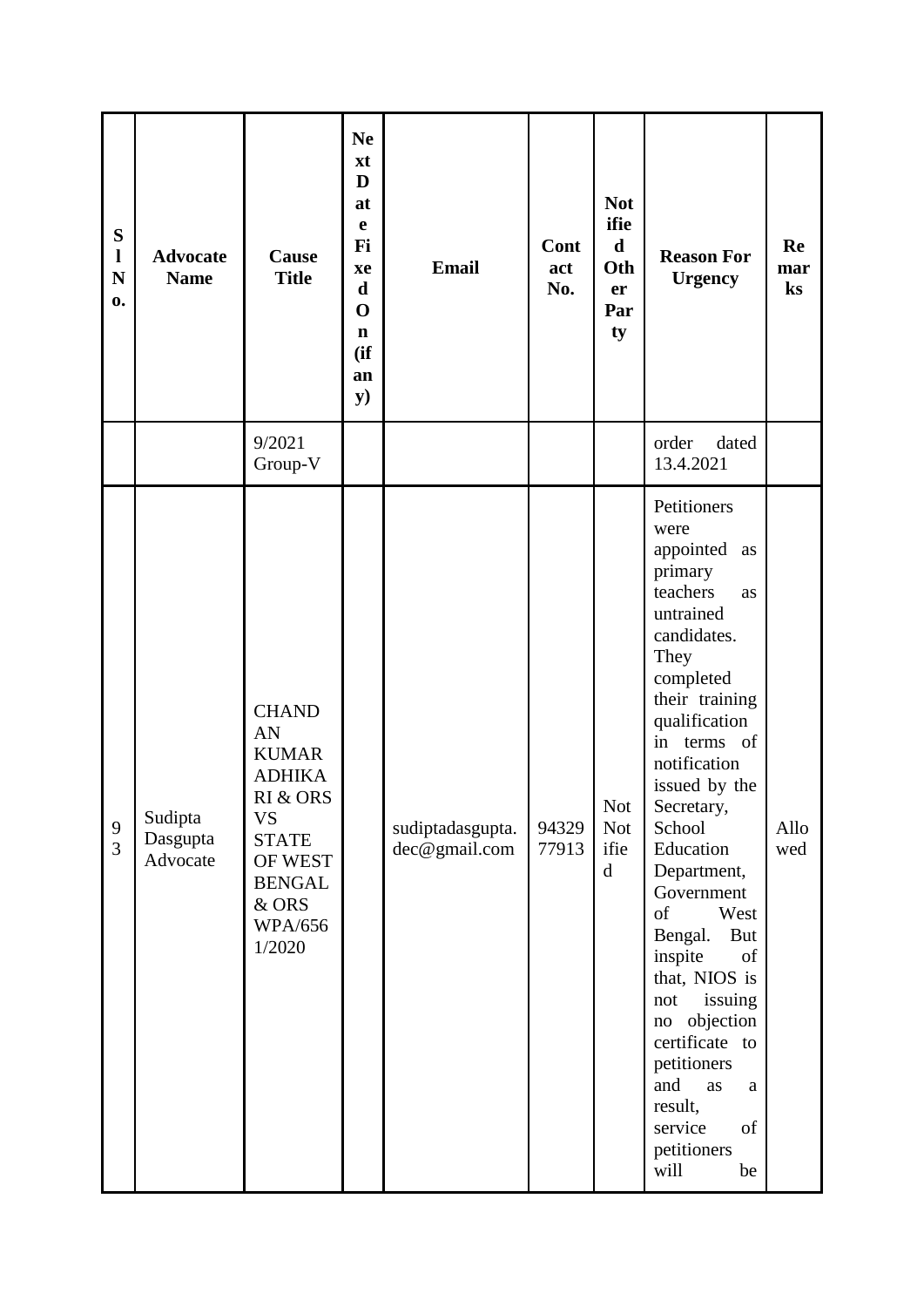| ${\bf S}$<br>$\mathbf{l}$<br>$\mathbf N$<br>$\mathbf{0}$ . | <b>Advocate</b><br><b>Name</b>  | Cause<br><b>Title</b>                                                                                                                                                             | <b>Ne</b><br>xt<br>D<br>at<br>e<br>Fi<br>xe<br>$\mathbf d$<br>$\mathbf 0$<br>$\mathbf n$<br>(ii)<br>an<br>y) | <b>Email</b>                      | Cont<br>act<br>No. | <b>Not</b><br>ifie<br>$\mathbf d$<br>Oth<br>er<br>Par<br>ty | <b>Reason For</b><br><b>Urgency</b>                                                                                                                                                                                                                                                                                                                                                                                                                                                                             | Re<br>mar<br>$\mathbf{k}$ s |
|------------------------------------------------------------|---------------------------------|-----------------------------------------------------------------------------------------------------------------------------------------------------------------------------------|--------------------------------------------------------------------------------------------------------------|-----------------------------------|--------------------|-------------------------------------------------------------|-----------------------------------------------------------------------------------------------------------------------------------------------------------------------------------------------------------------------------------------------------------------------------------------------------------------------------------------------------------------------------------------------------------------------------------------------------------------------------------------------------------------|-----------------------------|
|                                                            |                                 |                                                                                                                                                                                   |                                                                                                              |                                   |                    |                                                             | terminated.                                                                                                                                                                                                                                                                                                                                                                                                                                                                                                     |                             |
| $\mathbf{9}$<br>$\overline{4}$                             | Sudipta<br>Dasgupta<br>Advocate | <b>ABUL</b><br><b>KALAM</b><br><b>AZAD</b><br><b>ALI</b><br><b>MONDA</b><br>L & ORS<br><b>VS</b><br><b>STATE</b><br>OF WEST<br><b>BENGAL</b><br>& ORS<br><b>WPA/655</b><br>9/2020 |                                                                                                              | sudiptadasgupta.<br>dec@gmail.com | 94329<br>77913     | <b>Not</b><br><b>Not</b><br>ifie<br>$\mathbf d$             | Petitioners<br>were<br>appointed<br>as<br>primary<br>teachers<br>as<br>untrained<br>candidates.<br>They<br>completed<br>their training<br>qualification<br>in terms of<br>notification<br>issued by the<br>Secretary,<br>School<br>Education<br>Department,<br>Government<br>of<br>West<br>Bengal.<br><b>But</b><br>inspite<br>of<br>that, NIOS is<br>issuing<br>not<br>no objection<br>certificate to<br>petitioners<br>and<br>as<br>a<br>result,<br>service<br>of<br>petitioners<br>will<br>be<br>terminated. | Allo<br>wed                 |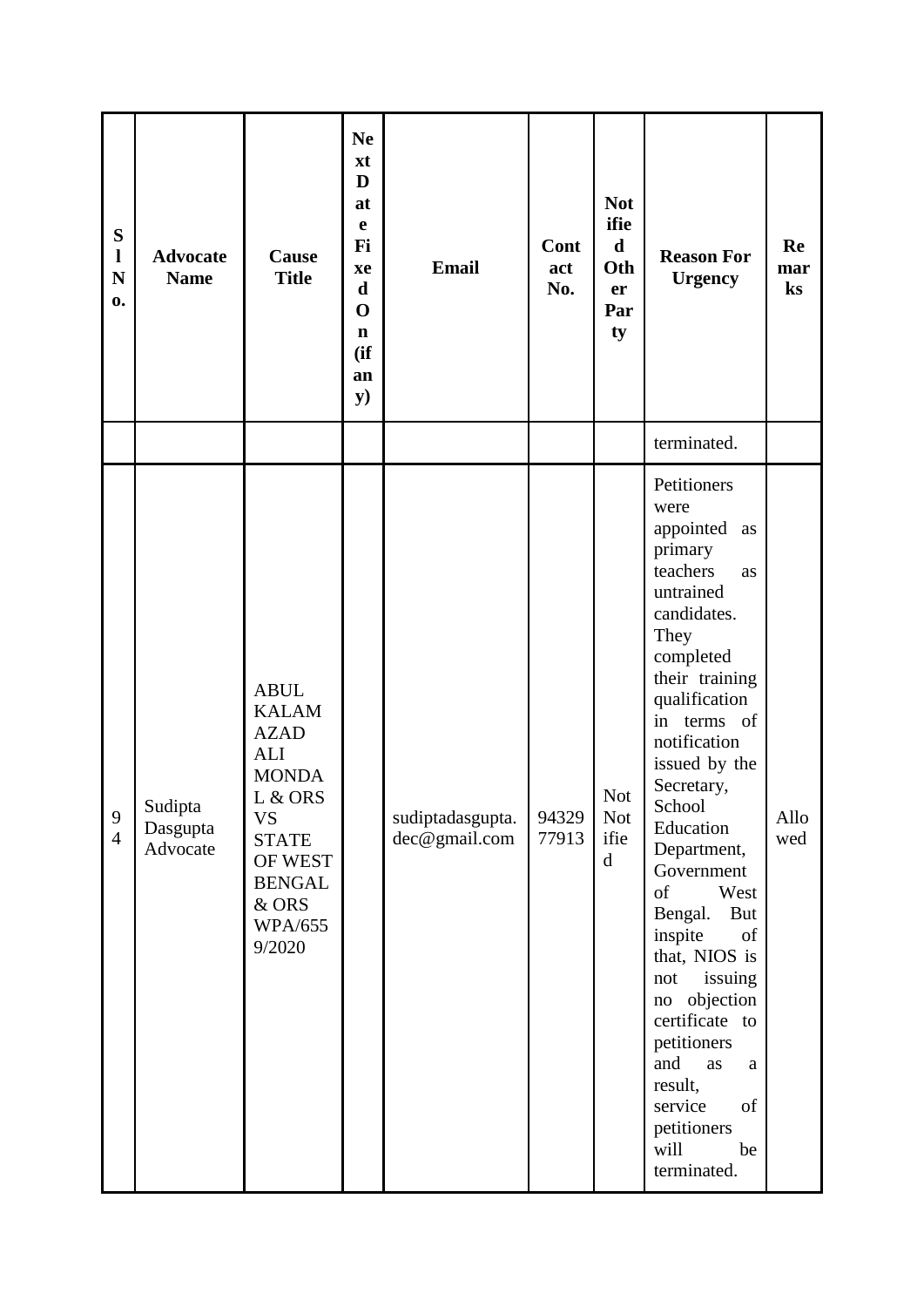| S<br>$\mathbf{l}$<br>$\mathbf N$<br>0. | <b>Advocate</b><br><b>Name</b>  | Cause<br><b>Title</b>                                                                                                                 | <b>Ne</b><br>xt<br>D<br>at<br>$\mathbf e$<br>Fi<br>xe<br>$\mathbf d$<br>$\mathbf 0$<br>$\mathbf n$<br>(ii)<br>an<br>$\mathbf{y})$ | <b>Email</b>                      | Cont<br>act<br>No. | <b>Not</b><br>ifie<br>$\mathbf d$<br>Oth<br>er<br>Par<br>ty | <b>Reason For</b><br><b>Urgency</b>                                                                                                                                                                                                                                                                                                                                                                                                                                                                                | Re<br>mar<br>ks |
|----------------------------------------|---------------------------------|---------------------------------------------------------------------------------------------------------------------------------------|-----------------------------------------------------------------------------------------------------------------------------------|-----------------------------------|--------------------|-------------------------------------------------------------|--------------------------------------------------------------------------------------------------------------------------------------------------------------------------------------------------------------------------------------------------------------------------------------------------------------------------------------------------------------------------------------------------------------------------------------------------------------------------------------------------------------------|-----------------|
| 9<br>5                                 | Sudipta<br>Dasgupta<br>Advocate | <b>ARINDA</b><br>M<br><b>GOSWA</b><br>MI &<br>ORS VS<br><b>STATE</b><br>OF WEST<br><b>BENGAL</b><br>& ORS<br><b>WPA/656</b><br>3/2020 |                                                                                                                                   | sudiptadasgupta.<br>dec@gmail.com | 94329<br>77913     | <b>Not</b><br><b>Not</b><br>ifie<br>${\rm d}$               | Petitioners<br>were<br>appointed<br>as<br>primary<br>teachers<br><b>as</b><br>untrained<br>candidates.<br>They<br>completed<br>their training<br>qualification<br>in terms of<br>notification<br>issued by the<br>Secretary,<br>School<br>Education<br>Department,<br>Government<br>of<br>West<br>Bengal.<br>But<br>inspite<br>of<br>that, NIOS is<br>issuing<br>not<br>objection<br>no<br>certificate to<br>petitioners<br>and<br>as<br>a<br>result,<br>service<br>of<br>petitioners<br>will<br>be<br>terminated. | Allo<br>wed     |
| 9                                      | Sudipta                         | <b>KABITA</b>                                                                                                                         |                                                                                                                                   | sudiptadasgupta.                  | 94329              | <b>Not</b>                                                  | The                                                                                                                                                                                                                                                                                                                                                                                                                                                                                                                | Allo            |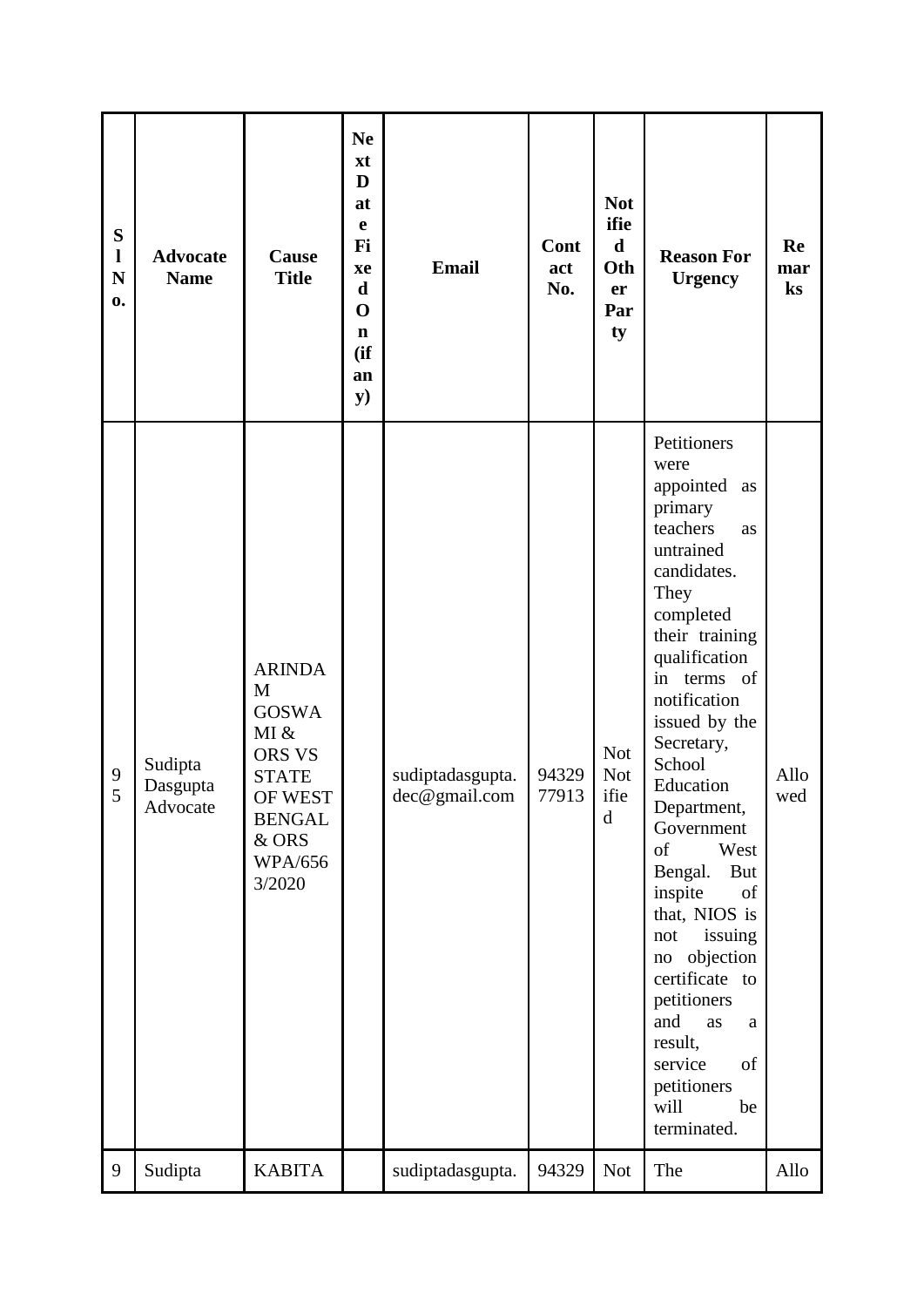| ${\bf S}$<br>$\mathbf{l}$<br>$\mathbf N$<br>0. | <b>Advocate</b><br><b>Name</b> | Cause<br><b>Title</b>                                                                                                                                        | <b>Ne</b><br>xt<br>D<br>at<br>$\mathbf e$<br>Fi<br>xe<br>$\mathbf d$<br>$\mathbf 0$<br>$\mathbf n$<br>(ii)<br>an<br><b>y</b> ) | <b>Email</b>  | Cont<br>act<br>No. | <b>Not</b><br>ifie<br>$\mathbf d$<br>Oth<br>er<br>Par<br>ty | <b>Reason For</b><br><b>Urgency</b>                                                                                                                                                                                                                                                                                                                                                                                                                                                                                            | Re<br>mar<br>$\mathbf{k}$ s |
|------------------------------------------------|--------------------------------|--------------------------------------------------------------------------------------------------------------------------------------------------------------|--------------------------------------------------------------------------------------------------------------------------------|---------------|--------------------|-------------------------------------------------------------|--------------------------------------------------------------------------------------------------------------------------------------------------------------------------------------------------------------------------------------------------------------------------------------------------------------------------------------------------------------------------------------------------------------------------------------------------------------------------------------------------------------------------------|-----------------------------|
| 6                                              | Dasgupta<br>Advocate           | <b>AUDDY</b><br>A VS<br><b>WEST</b><br><b>BENGAL</b><br><b>CENTRA</b><br>L<br><b>SCHOOL</b><br><b>SERVICE</b><br>COMM.<br>& ORS<br><b>WPA/277</b><br>78/2014 |                                                                                                                                | dec@gmail.com | 77913              | <b>Not</b><br>ifie<br>$\mathbf d$                           | petitioner<br>of<br>inspite<br>securing<br>higher marks<br>than the last<br>candidate<br>who<br>have<br>given<br>been<br>appointment,<br>has not been<br>called<br>for<br>personality<br>The<br>test.<br>has<br>matter<br>been<br>assigned<br>before<br>Your<br>Lordship and<br>Your<br>Lordship<br>directed the<br>school<br>service<br>commission<br>file<br>to<br>an<br>affidavit as to<br>how<br>the<br>petitioner can<br>be<br>accommodat<br>Matter<br>ed.<br>was fixed on<br>15.12.21 but<br>the<br>matter<br>did<br>not | wed                         |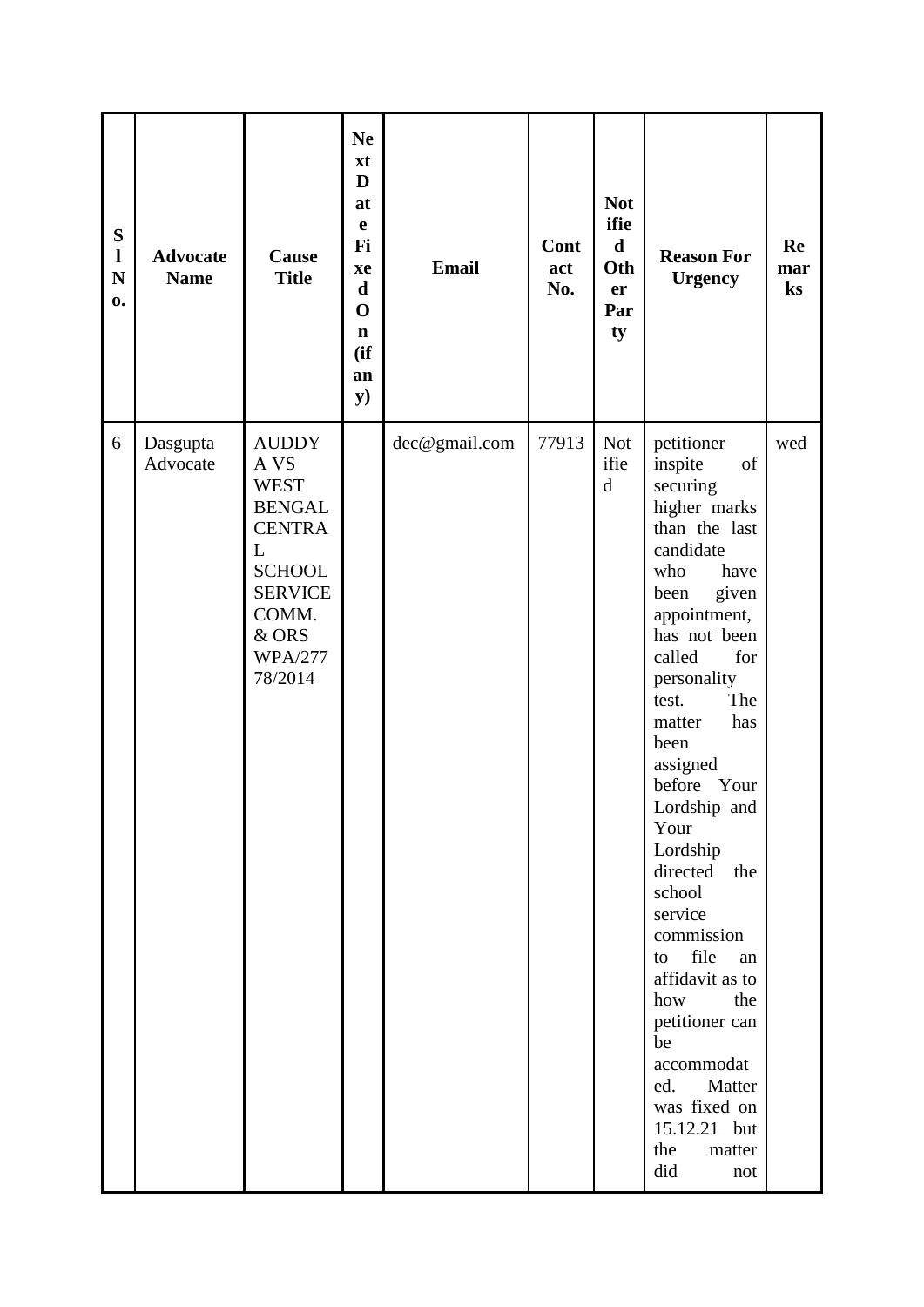| S<br>1<br>$\mathbf N$<br>0.                      | <b>Advocate</b><br><b>Name</b> | Cause<br><b>Title</b>                                                                                                        | <b>Ne</b><br>xt<br>D<br>at<br>e<br>Fi<br>xe<br>$\mathbf d$<br>$\mathbf 0$<br>$\mathbf n$<br>(ii)<br>an<br><b>y</b> ) | <b>Email</b>               | Cont<br>act<br>No. | <b>Not</b><br>ifie<br>$\mathbf d$<br>Oth<br>er<br>Par<br>ty | <b>Reason For</b><br><b>Urgency</b>                                                                                                                                                                                                                           | Re<br>mar<br>$\mathbf{k}$ s                                                       |
|--------------------------------------------------|--------------------------------|------------------------------------------------------------------------------------------------------------------------------|----------------------------------------------------------------------------------------------------------------------|----------------------------|--------------------|-------------------------------------------------------------|---------------------------------------------------------------------------------------------------------------------------------------------------------------------------------------------------------------------------------------------------------------|-----------------------------------------------------------------------------------|
|                                                  |                                |                                                                                                                              |                                                                                                                      |                            |                    |                                                             | appear in the<br>list.                                                                                                                                                                                                                                        |                                                                                   |
| 9<br>9                                           | <b>PARTHA</b><br><b>SARKAR</b> | Anil<br>Kumar<br>Chakrabor<br>ty @ Anil<br>Chakrabor<br>ty & Anr<br>VS Ms.<br>Samapti<br>Ghosh &<br>Anr<br>CPAN/95<br>0/2021 |                                                                                                                      | psadv17@gmail.<br>com      | 97334<br>47591     | <b>Not</b><br><b>Not</b><br>ifie<br>$\mathbf d$             | That<br>the<br>contemnors<br>did<br>not<br>comply<br>the<br>solemn order<br>dated<br>12.04.2021<br>passed<br>by<br>Your<br>Lordship<br>in<br>W.P.A. No.<br>9980 of 2020<br>till date.                                                                         | To<br>be<br>liste<br>d on<br>Mar<br>ch                                            |
| $\mathbf{1}$<br>$\overline{c}$<br>$\overline{0}$ | dyutimoy<br>paul               | benimadh<br>ab manna<br><b>VS</b><br>basudevp<br>ur gram<br>panchayat<br>CPAN/87<br>2/2021                                   |                                                                                                                      | dyutimoy.paul@<br>yahoo.in | 70440<br>59938     | <b>Not</b><br><b>Not</b><br>ifie<br>$\rm d$                 | The<br>contemnors<br>had<br>been<br>directed<br>to<br>dispose<br>of<br>the<br>representatio<br>ns made by<br>petitioner<br>regarding<br>illegal<br>constructions<br>within<br>12<br>weeks<br>from<br>receipt of the<br>copy of the<br>order of this<br>Honble | To<br>be<br>liste<br>d on<br>Mar<br>ch<br>Writ<br>No.<br>to<br>be<br>prov<br>ided |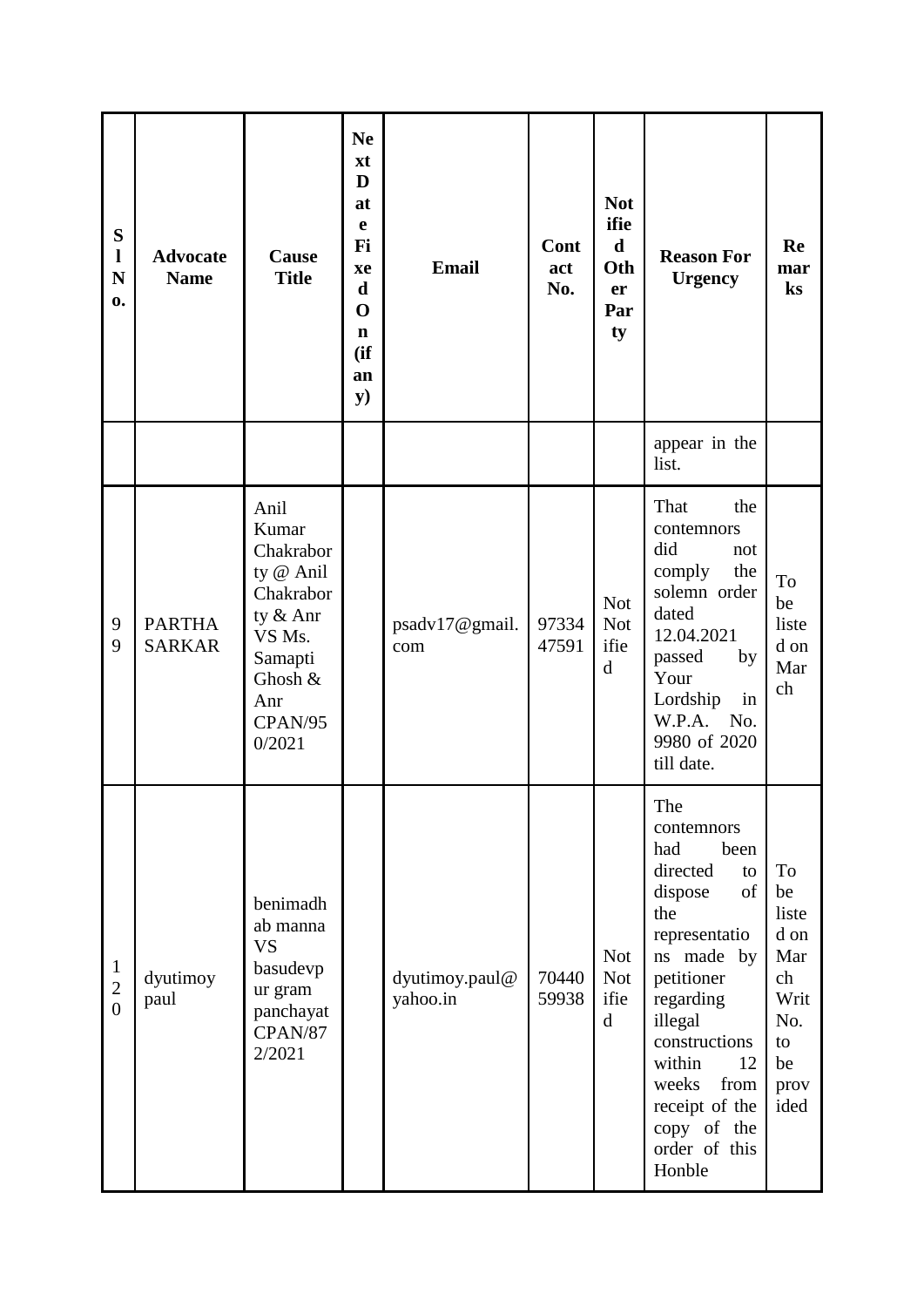| ${\bf S}$<br>$\mathbf{l}$<br>${\bf N}$<br>0. | <b>Advocate</b><br><b>Name</b> | Cause<br><b>Title</b>                                                                                                                | <b>Ne</b><br>xt<br>D<br>at<br>$\mathbf e$<br>Fi<br>xe<br>$\mathbf d$<br>$\mathbf 0$<br>$\mathbf n$<br>(ii)<br>an<br><b>y</b> ) | <b>Email</b>               | Cont<br>act<br>No. | <b>Not</b><br>ifie<br>$\mathbf d$<br>Oth<br>er<br>Par<br>ty                        | <b>Reason For</b><br><b>Urgency</b>                                                                                                                                                                                                                                                                                       | Re<br>mar<br>$\mathbf{k}$ s |
|----------------------------------------------|--------------------------------|--------------------------------------------------------------------------------------------------------------------------------------|--------------------------------------------------------------------------------------------------------------------------------|----------------------------|--------------------|------------------------------------------------------------------------------------|---------------------------------------------------------------------------------------------------------------------------------------------------------------------------------------------------------------------------------------------------------------------------------------------------------------------------|-----------------------------|
|                                              |                                |                                                                                                                                      |                                                                                                                                |                            |                    |                                                                                    | The<br>Court.<br>contemnor<br>has not done<br>son<br>even<br>after<br>12<br>weeks<br>since<br>the receipt of<br>the<br>said<br>The<br>order.<br>petitioners<br>land is being<br>encroached<br>by the illegal<br>construction<br>made by pvt<br>The<br>resp.<br>petitioner<br>for<br>prays<br>inclusion<br>in<br>the list. |                             |
| $\mathbf{1}$<br>$\sqrt{2}$<br>$\overline{4}$ | Gouranga<br><b>Kumar Das</b>   | Anil baran<br>Mondal<br>VS The<br>state of<br>west<br>Bengal<br><b>WPA/177</b><br>74/2011<br>CAN/1/20<br>21<br>Group-<br><b>VIII</b> |                                                                                                                                | roofavenue24@<br>gmail.com | 83349<br>91909     | <b>Not</b><br>ifie<br>$\mathbf d$<br>on<br>$02 -$<br>$02 -$<br>202<br>$\mathbf{2}$ | This is group<br>viii old writ<br>petion<br>of<br>2011.<br>Writ<br>petitioner has<br>died,<br>legal<br>filed<br>heirs<br>substitution<br>application in<br>connection<br>this<br>with<br>petition.<br>Though<br>several                                                                                                   | Allo<br>wed                 |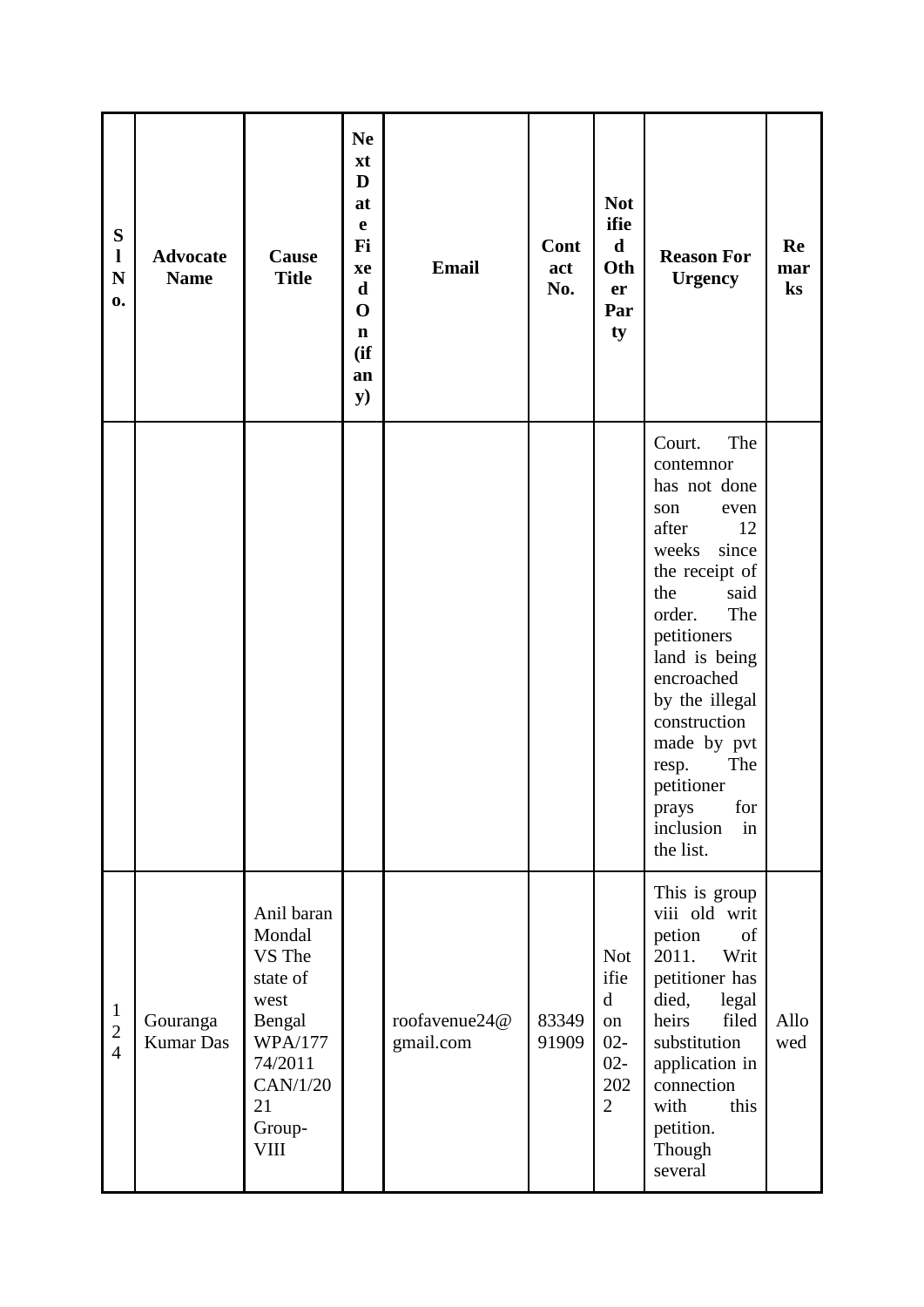| ${\bf S}$<br>$\mathbf{l}$<br>${\bf N}$<br>0. | <b>Advocate</b><br><b>Name</b> | Cause<br><b>Title</b>                                                                                        | <b>Ne</b><br>xt<br>D<br>at<br>e<br>Fi<br>xe<br>$\mathbf d$<br>$\mathbf 0$<br>$\mathbf n$<br>(ii)<br>an<br><b>y</b> ) | <b>Email</b>                 | Cont<br>act<br>No. | <b>Not</b><br>ifie<br>$\mathbf d$<br>Oth<br>er<br>Par<br>ty | <b>Reason For</b><br><b>Urgency</b>                                                                                                                                                                                                                                                                                                                                        | Re<br>mar<br>ks |
|----------------------------------------------|--------------------------------|--------------------------------------------------------------------------------------------------------------|----------------------------------------------------------------------------------------------------------------------|------------------------------|--------------------|-------------------------------------------------------------|----------------------------------------------------------------------------------------------------------------------------------------------------------------------------------------------------------------------------------------------------------------------------------------------------------------------------------------------------------------------------|-----------------|
|                                              |                                |                                                                                                              |                                                                                                                      |                              |                    |                                                             | occasions<br>mention<br>for<br>hearing<br>of<br>substitution<br>application<br>but till date<br>substitution<br>application is<br>not listed nor<br>disposed of.                                                                                                                                                                                                           |                 |
| $\mathbf{1}$<br>$\overline{c}$<br>5          | Snigdha<br>Saha                | Jasmina<br>parveen<br><b>VS</b> State<br>of west<br>Bengal<br><b>WPA/639</b><br>5/2021<br>ASTA/63<br>95/2021 |                                                                                                                      | Snigdhasahallb<br>@gmail.com | 79800<br>01484     | <b>Not</b><br><b>Not</b><br>ifie<br>$\mathbf d$             | Petitioner is<br>assistant<br>an<br>teacher<br>recommend<br>by the<br>the<br>West Bengal<br>Madrasah<br>commission.<br>The<br>provisional<br>list of general<br>trasfer<br>has<br>been<br>published<br>wherein the<br>name of the<br>petioner<br>is<br>appearing<br>in<br>page 14. If<br>the service of<br>the petitioner<br>will<br>be<br>consider<br>ed<br>from 1st date | Allo<br>wed     |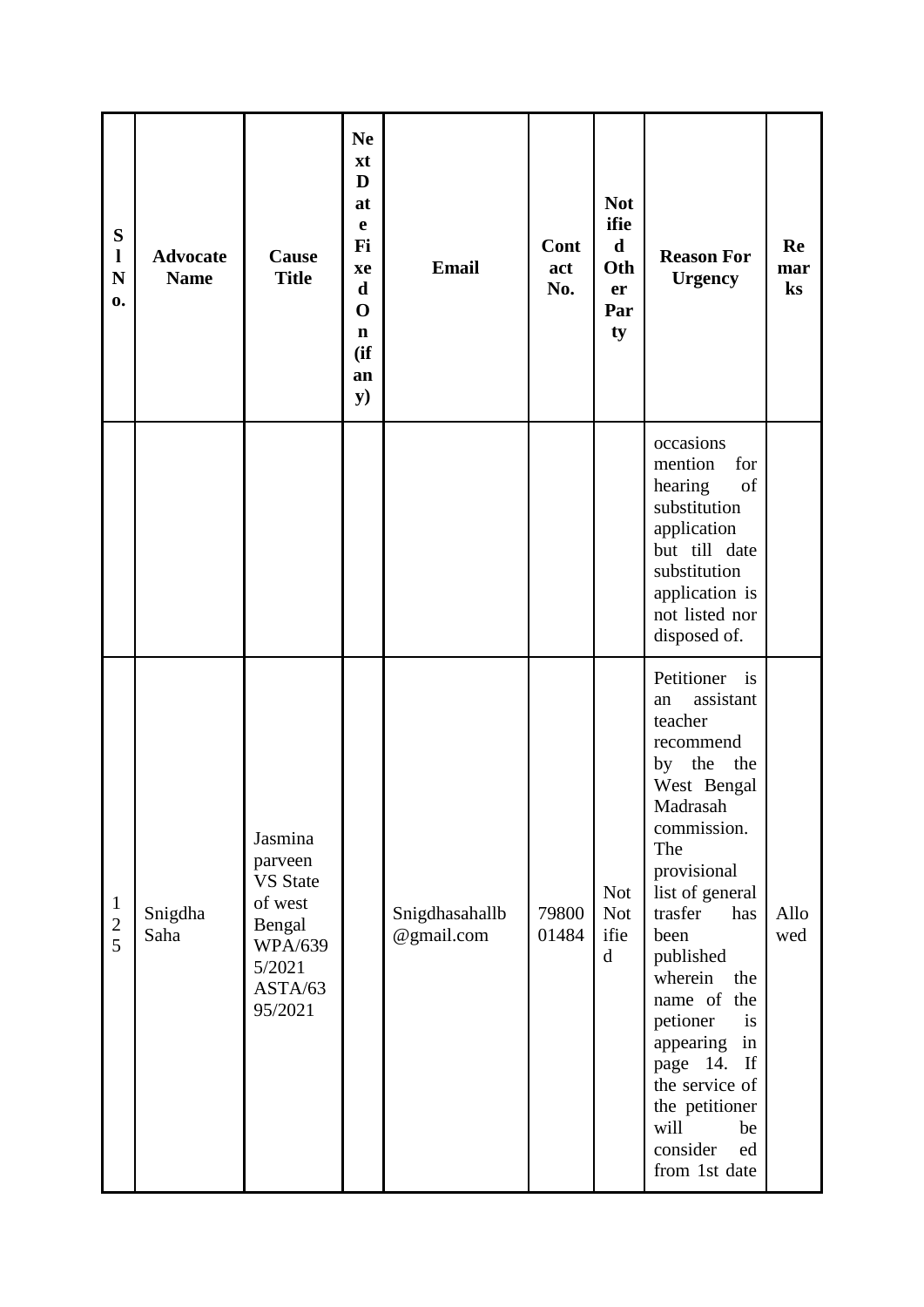| S<br>$\mathbf{l}$<br>$\mathbf N$<br>0. | <b>Advocate</b><br><b>Name</b> | Cause<br><b>Title</b>                                                                    | <b>Ne</b><br>xt<br>D<br>at<br>$\mathbf e$<br>Fi<br>xe<br>$\mathbf d$<br>$\mathbf 0$<br>$\mathbf n$<br>(ii)<br>an<br><b>y</b> ) | <b>Email</b>                 | Cont<br>act<br>No. | <b>Not</b><br>ifie<br>$\mathbf d$<br>Oth<br>er<br>Par<br>ty | <b>Reason For</b><br><b>Urgency</b>                                                                                                                                                                                                                                                                            | Re<br>mar<br>ks |
|----------------------------------------|--------------------------------|------------------------------------------------------------------------------------------|--------------------------------------------------------------------------------------------------------------------------------|------------------------------|--------------------|-------------------------------------------------------------|----------------------------------------------------------------------------------------------------------------------------------------------------------------------------------------------------------------------------------------------------------------------------------------------------------------|-----------------|
|                                        |                                |                                                                                          |                                                                                                                                |                              |                    |                                                             | of joining the<br>1st madrasah<br>then the rank<br>of<br>the<br>petitioner<br>will<br>be<br>Upgraded.<br>Final list wi<br>be published<br>soon as such<br>hearing<br>the<br>of<br>the<br>writ<br>petition<br>is<br>very<br>much<br>necessary.ap<br>plication for<br>early hearing<br>has already<br>been filed |                 |
| $\mathbf{1}$<br>$\sqrt{2}$<br>6        | Snigdha<br>Saha                | Abutaher<br>khansama<br><b>VS</b> State<br>of west<br>bengal<br><b>WPA/640</b><br>3/2021 |                                                                                                                                | Snigdhasahallb<br>@gmail.com | 79800<br>01484     | <b>Not</b><br><b>Not</b><br>ifie<br>$\mathbf d$             | Petitioner<br>$\mathbf{a}$<br>assistant<br>an<br>teacher<br>recommend<br>by the the<br>West Bengal<br>Madrasah<br>commission.<br>The<br>provisional<br>list of general<br>$\,\mathrm{has}\,$<br>trasfer<br>been<br>published<br>wherein<br>the                                                                 | Allo<br>wed     |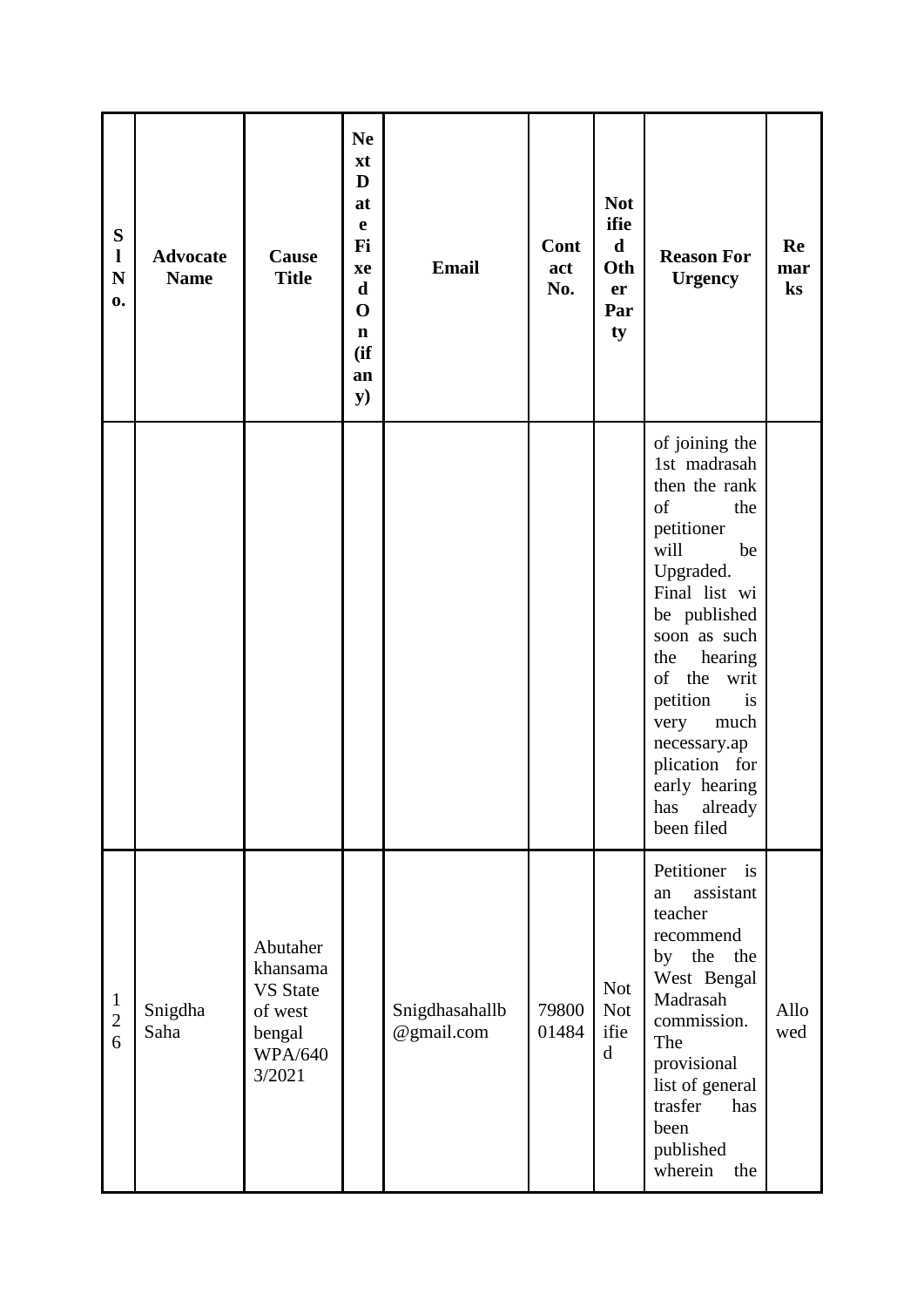| ${\bf S}$<br>$\mathbf{l}$<br>${\bf N}$<br>0. | <b>Advocate</b><br><b>Name</b> | Cause<br><b>Title</b>                                                 | <b>Ne</b><br>xt<br>D<br>at<br>$\mathbf e$<br>Fi<br>xe<br>$\mathbf d$<br>$\mathbf 0$<br>$\mathbf n$<br>(ii)<br>an<br><b>y</b> ) | <b>Email</b>                 | Cont<br>act<br>No. | <b>Not</b><br>ifie<br>$\mathbf d$<br>Oth<br>er<br>Par<br>ty | <b>Reason For</b><br><b>Urgency</b>                                                                                                                                                                                                                                                                                                                                                                                                                                       | Re<br>mar<br>ks |
|----------------------------------------------|--------------------------------|-----------------------------------------------------------------------|--------------------------------------------------------------------------------------------------------------------------------|------------------------------|--------------------|-------------------------------------------------------------|---------------------------------------------------------------------------------------------------------------------------------------------------------------------------------------------------------------------------------------------------------------------------------------------------------------------------------------------------------------------------------------------------------------------------------------------------------------------------|-----------------|
|                                              |                                |                                                                       |                                                                                                                                |                              |                    |                                                             | name of the<br>petioner<br>is<br>appearing<br>in<br>page 14.<br>If<br>the service of<br>the petitioner<br>will<br>be<br>consider<br>ed<br>from 1st date<br>of joining the<br>1st madrasah<br>then the rank<br>of<br>the<br>petitioner<br>will<br>be<br>Upgraded.<br>Final list wi<br>be published<br>soon as such<br>the<br>hearing<br>of<br>the writ<br>petition<br>is<br>much<br>very<br>necessary.ap<br>plication for<br>early hearing<br>already<br>has<br>been filed |                 |
| $\mathbf{1}$<br>$\overline{c}$<br>8          | Snigdha<br>Saha                | Debashree<br>ghosh VS<br>State of<br>West<br>Bengal<br><b>WPA/639</b> |                                                                                                                                | Snigdhasahallb<br>@gmail.com | 79800<br>01484     | <b>Not</b><br><b>Not</b><br>ifie<br>$\mathbf d$             | Petitioner<br>$\frac{1}{1}$<br>assistant<br>an<br>teacher<br>recommend<br>by the<br>the<br>West Bengal                                                                                                                                                                                                                                                                                                                                                                    | Allo<br>wed     |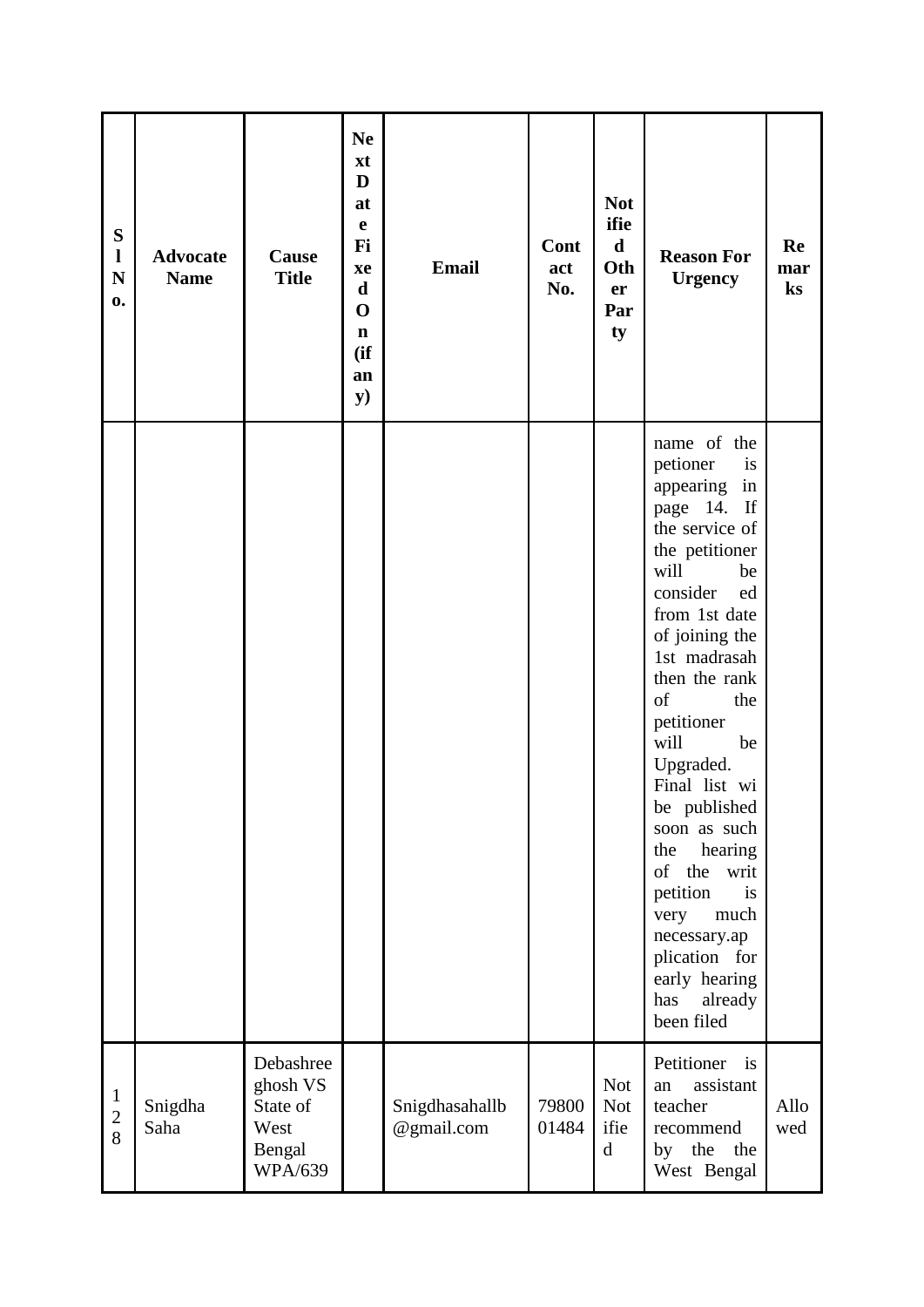| ${\bf S}$<br>$\mathbf{l}$<br>${\bf N}$<br>0. | <b>Advocate</b><br><b>Name</b> | Cause<br><b>Title</b> | <b>Ne</b><br>xt<br>D<br>at<br>$\mathbf e$<br>Fi<br>xe<br>$\mathbf d$<br>$\mathbf 0$<br>$\mathbf n$<br>(ii)<br>an<br><b>y</b> ) | <b>Email</b> | Cont<br>act<br>No. | <b>Not</b><br>ifie<br>$\mathbf d$<br>Oth<br>er<br>Par<br>ty | <b>Reason For</b><br><b>Urgency</b>                                                                                                                                                                                                                                                                                                                                                                                                                                                                                                                                 | Re<br>mar<br>$\mathbf{k}$ s |
|----------------------------------------------|--------------------------------|-----------------------|--------------------------------------------------------------------------------------------------------------------------------|--------------|--------------------|-------------------------------------------------------------|---------------------------------------------------------------------------------------------------------------------------------------------------------------------------------------------------------------------------------------------------------------------------------------------------------------------------------------------------------------------------------------------------------------------------------------------------------------------------------------------------------------------------------------------------------------------|-----------------------------|
|                                              |                                | 7/2021                |                                                                                                                                |              |                    |                                                             | Madrasah<br>commission.<br>The<br>provisional<br>list of general<br>trasfer<br>has<br>been<br>published<br>wherein<br>the<br>name of the<br>petioner<br>is<br>appearing<br>in<br>page 14. If<br>the service of<br>the petitioner<br>will<br>be<br>consider<br>ed<br>from 1st date<br>of joining the<br>1st madrasah<br>then the rank<br>of<br>the<br>petitioner<br>will<br>be<br>Upgraded.<br>Final list wi<br>be published<br>soon as such<br>hearing<br>the<br>of the<br>writ<br>petition<br>is<br>very<br>much<br>necessary.ap<br>plication for<br>early hearing |                             |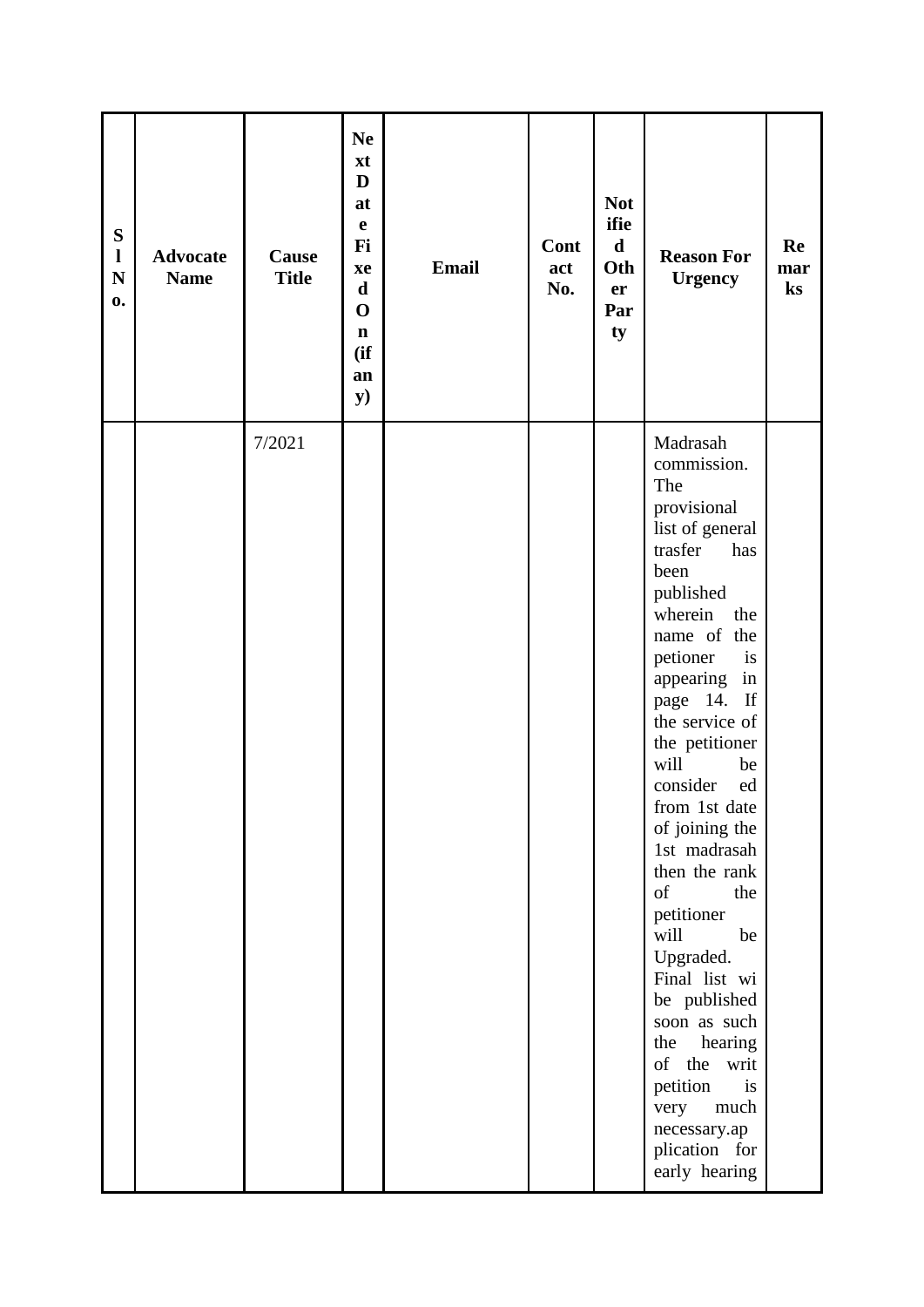| S<br>$\mathbf{l}$<br>$\mathbf N$<br>0. | <b>Advocate</b><br><b>Name</b> | <b>Cause</b><br><b>Title</b>                                                                                | <b>Ne</b><br>xt<br>D<br>at<br>e<br>Fi<br>xe<br>$\mathbf d$<br>$\mathbf 0$<br>$\mathbf n$<br>(ii)<br>an<br><b>y</b> ) | <b>Email</b>                          | Cont<br>act<br>No. | <b>Not</b><br>ifie<br>$\mathbf d$<br>Oth<br>er<br>Par<br>ty                          | <b>Reason For</b><br><b>Urgency</b>                                                                                                                                                                                   | Re<br>mar<br>$\mathbf{k}$ s |
|----------------------------------------|--------------------------------|-------------------------------------------------------------------------------------------------------------|----------------------------------------------------------------------------------------------------------------------|---------------------------------------|--------------------|--------------------------------------------------------------------------------------|-----------------------------------------------------------------------------------------------------------------------------------------------------------------------------------------------------------------------|-----------------------------|
|                                        |                                |                                                                                                             |                                                                                                                      |                                       |                    |                                                                                      | has also been<br>prepared                                                                                                                                                                                             |                             |
| $\mathbf{1}$<br>$\sqrt{2}$<br>9        | R.Sinha                        | Akhtar<br>Hussain<br>and<br>Others VS<br>State of<br>West<br>Bengal<br><b>WPA/381</b><br>8/2020<br>Group-II |                                                                                                                      | rwrsnha180986<br>@gmail.com           | 80137<br>19281     | <b>Not</b><br>ifie<br>$\mathbf d$<br>on<br>$03 -$<br>$02 -$<br>202<br>$\overline{2}$ | Listed<br>Motion<br>Matter<br>was<br>last Heard on<br>08/11/2021<br>Hon'ble<br>by<br>Justice<br>Sougata<br>Bhattacharya.<br>It<br>J.<br>was<br>made out of<br>due<br>list<br>to<br>change<br>in<br>determinatio<br>п. | Allo<br>wed                 |
| $\mathbf{1}$<br>3<br>$\overline{0}$    | Suddhadev<br>Adak              | Sajal<br>Kumar<br>biswas VS<br>The state<br>of West<br>Bengal<br><b>WPA/839</b><br>8/2021                   |                                                                                                                      | adak_suddhadev<br>@rediffmail.co<br>m | 84200<br>22984     | <b>Not</b><br>ifie<br>$\mathbf d$<br>on<br>$02 -$<br>$02 -$<br>202<br>$\overline{2}$ | New motion,<br>primary<br>education<br>inclusion<br>of<br>the list                                                                                                                                                    | Allo<br>wed                 |
| $\mathbf{1}$<br>$\mathfrak{Z}$<br>1    | R.Sinha                        | Madhab<br>Charan<br>Chakrabor<br>ty VS<br>State of<br>West                                                  |                                                                                                                      | rwrsnha180986<br>@gmail.com           | 80137<br>19281     | <b>Not</b><br>ifie<br>d<br>on<br>$04 -$<br>$02 -$                                    | This matter is<br>connected to<br>WPA 19783<br>of<br>2021.<br>Matter<br>was<br>heard<br>on                                                                                                                            | Allo<br>wed                 |